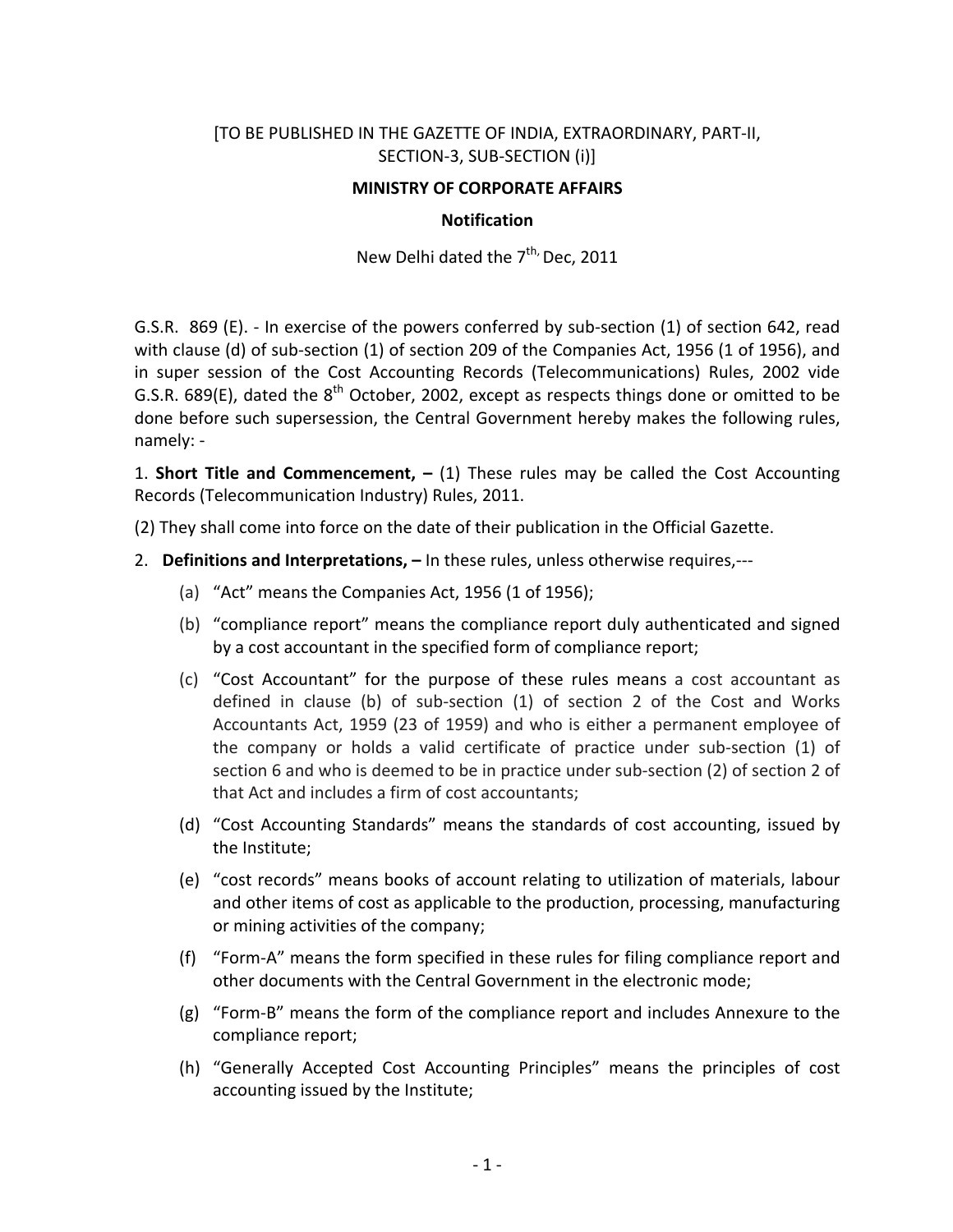- (i) "Institute" means the Institute of Cost and Works Accountants of India constituted under the Cost and Works Accountants Act, 1959 (23 of 1959);
- (j) "product" means any tangible or intangible good, material, substance, article, idea, know‐how, method, information, object, service, etc. that is the result of human, mechanical, industrial, chemical, or natural act, process, procedure, function, operation, technique, or treatment and is intended for use, consumption, sale, transport, store, delivery or disposal;
- (k) "product group" in relation to tangible products means a group of homogenous and alike products, produced from same raw materials and by using similar or same production process, having similar physical or chemical characteristics and common unit of measurement, and having same or similar usage or application; and in relation to intangible products means a group of homogenous and alike products or services, produced by using similar or same process or inputs, having similar characteristics and common unit of measurement, and having same or similar usage or application;
- (l) "telecommunication activities" means any act, process, procedure, function, operation, technique, treatment or method employed in relation to telecasting, broadcasting, telecommunicating voice, text, picture, information, data or knowledge through any mode or medium and includes intermediate and allied activities thereof and these activities would, inter alia, include the following services or activities, including such services that require license or registration with the Ministry of Communications and Information Technology, Government of India, namely: ‐
	- (i) Basic Telephone Services;
	- (ii) National Long Distance Services;
	- (iii) International Long Distance Services;
	- (iv) Cellular Mobile Telephone Services;
	- (v) Wireless Local Loop (WLL) (Fixed or Mobile) Telephone Services;
	- (vi) Very Small Aperture Terminal Services;
	- (vii) Public Mobile Radio Trunk Services;
	- (viii) Global Mobile Personal Communication Services;
	- (ix) Internet or Broadband or Wireless Access service;
	- (x) Infrastructure Provider (IP‐1);
	- (xi) Passive Telecom Infrastructure including Telecom Tower Facilities;
	- (xii) Cable Landing Stations; and
	- (xiii) Any other related, allied, intermediate or support services in relation to telecommunication activities not indicated above.
- (m) "turnover" means total turnover made by the company from the sale or supply of all products or services during the financial year and it includes any turnover from job work or loan license operations and the subsidies or grants or incentives received but does not include any non‐operational income;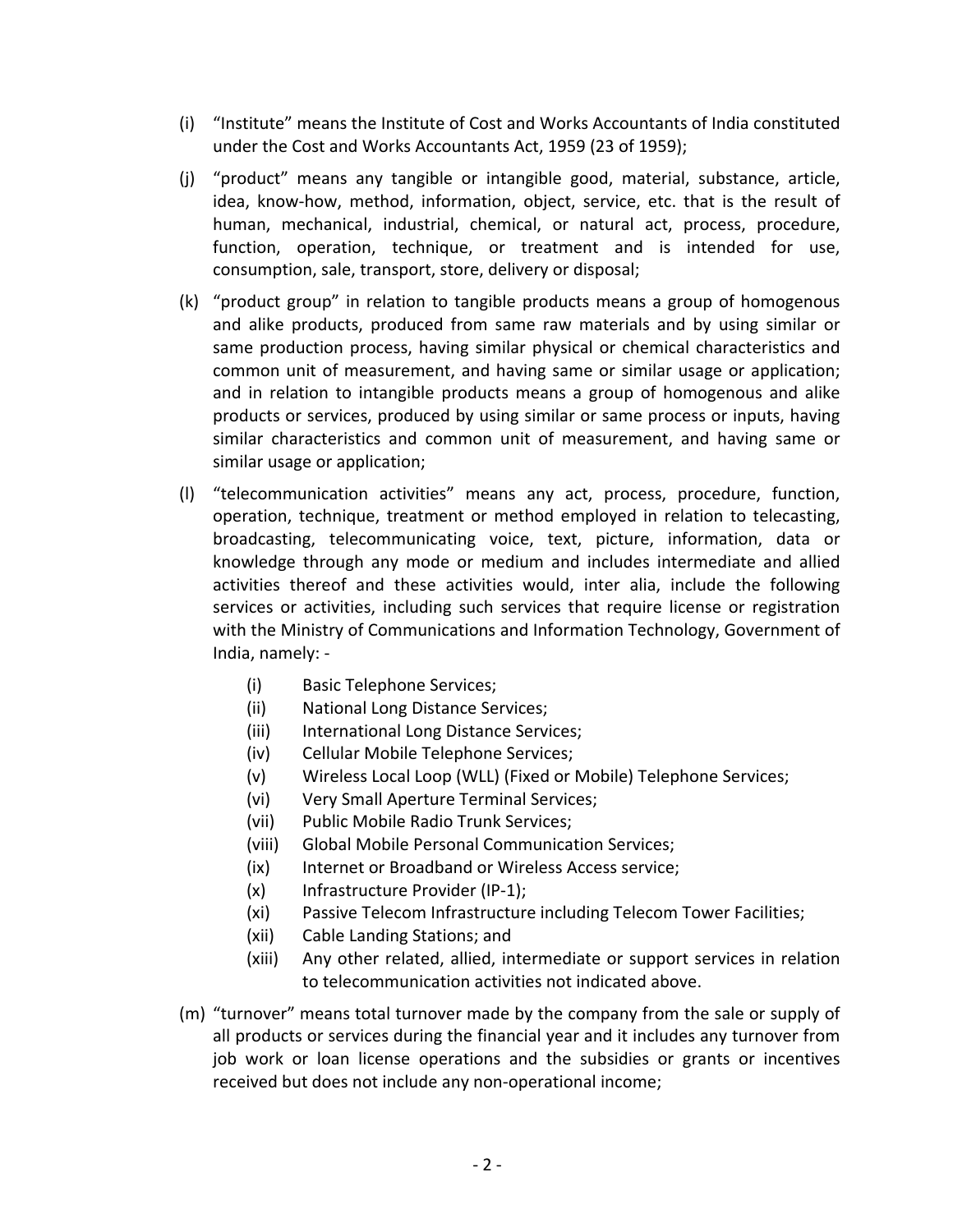- (n) all other words and expressions used in these rules but not defined, and defined in the Act and rules made under clause (d) of sub‐section (1) of section 209 of the Act shall have the same meanings as assigned to them in the Act or rules, as the case may be.
- 3. **Application, –** These rules shall apply to every company, including a foreign company as defined under section 591 of the Act, which is engaged in the production, processing, manufacturing, or rendering of telecommunication activities and wherein, the aggregate value of net worth as on the last date of the immediately preceding financial year exceeds five crores of rupees; or wherein the aggregate value of the turnover made by the company from sale or supply of all products or activities during the immediately preceding financial year exceeds twenty crores of rupees; or wherein the company's equity or debt securities are listed or are in the process of listing on any stock exchange, whether in India or outside India:

*Provided that these rules shall not apply to a body corporate governed by any special Act.* 

- 4. **Maintenance of records, –** (1) Every company to which these rules apply, including all units and branches thereof shall, in respect of each of its financial year commencing on or after the date of this notification, keep cost records and the books of account so maintained shall contain, inter‐alia, the particulars specified in Proformae A to H mentioned in the Schedule annexed to these rules.
	- (2) The cost records referred to in sub‐rule (1) shall be kept on regular basis in such manner so as to make it possible to calculate per unit cost of production or cost of operations, cost of sales and margin for each of its products and activities for every financial year on monthly or quarterly or half‐yearly or annual basis.
	- (3) The cost records shall be maintained in accordance with the generally accepted cost accounting principles and cost accounting standards issued by the Institute; to the extent these are found to be relevant and applicable and the variations, if any, shall be clearly indicated and explained.
	- (4) The cost records shall be maintained in such manner so as to enable the company to exercise, as far as possible, control over the various operations and costs with a view to achieve optimum economies in utilization of resources and these records shall also provide necessary data which is required to be furnished under these rules.
	- (5) All such cost records and cost statements, maintained under these rules shall be reconciled with the audited financial statements for the financial year specifically indicating expenses or incomes not considered in the cost records or statements so as to ensure accuracy and to reconcile the profit of all product groups with the overall profit of the company and the variations, if any, shall be clearly indicated and explained.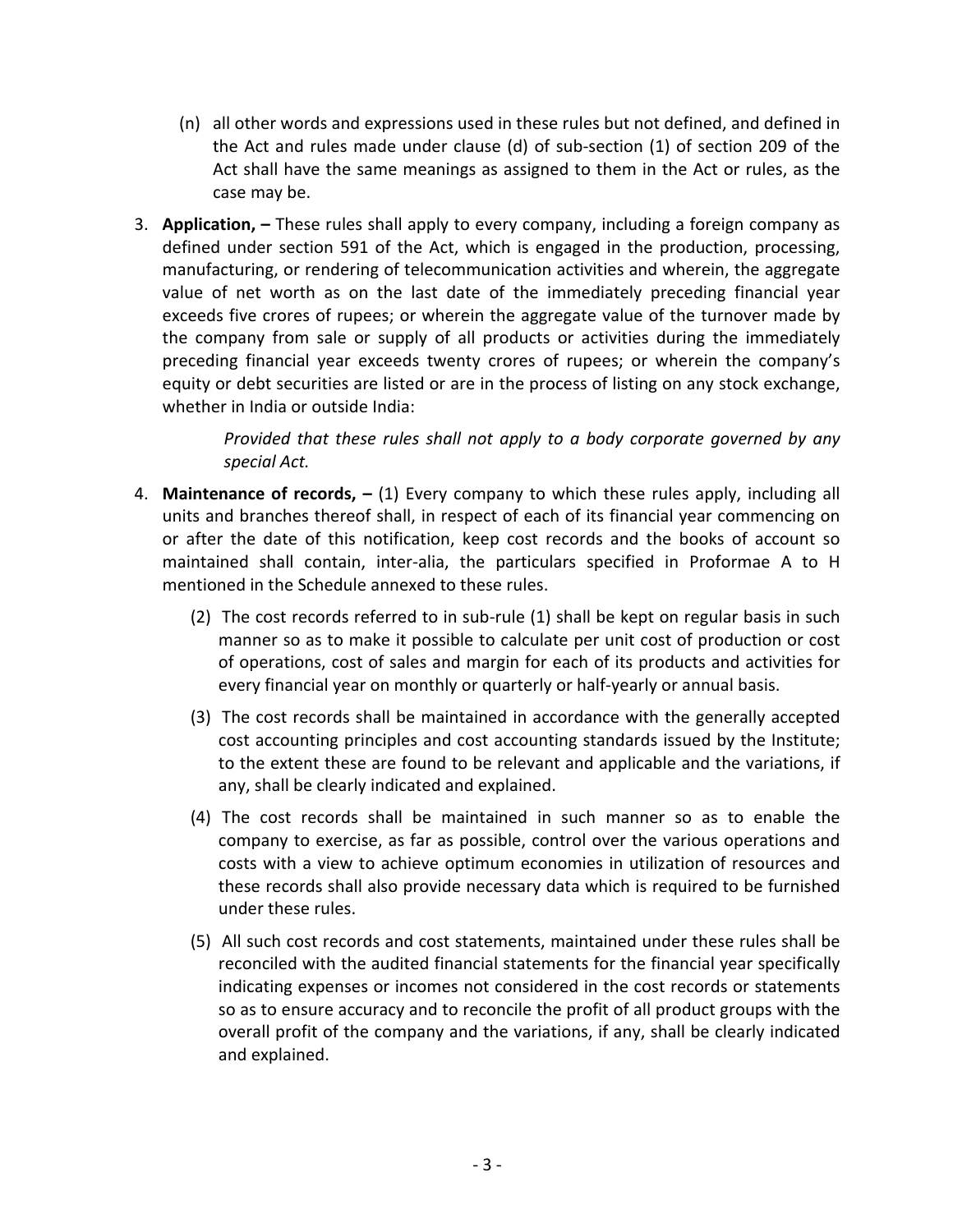- (6) All such cost records, cost statements and reconciliation statements, maintained under these rules, relating to a period of not less than eight financial years immediately preceding a financial year or where the company had been in existence for a period less than eight years, in respect of all the preceding years shall be kept in good order.
- (7) Every person, referred to in sub‐section (6) and (7) of section 209 of the Companies Act, 1956 (1 of 1956), shall take all reasonable steps to secure compliance by the company with the provisions of these rules in the same manner as he is liable to maintain accounts required under sub‐section (1) of section 209 of the said Act.
- 5. **Form of the Compliance Report, –** Every company to which these rules apply shall submit a compliance report, in respect of each of its financial year commencing on or after the date of this notification, duly certified by a Cost Accountant, along with the Annexure to the Central Government, in the specified form.
- 6. **Time limit for submission of Compliance Report, –** Every company shall submit the compliance report referred to in rule 5 to the Central Government within a period of one hundred and eighty days from the close of the company's financial year to which the compliance report relates.
- 7. **Authentication of Annexure to the Compliance Report, –** The Annexure to the compliance report shall be approved by the Board of Directors and certified by the Cost Accountant before submitting the same to the Central Government by the company.
- 8. **Penalties, –** (1) If default is made by the Cost Accountant in complying with the provisions of these rules, he shall be punishable with fine, which may extend to five thousand rupees.
	- (2) For contravention of these rules, ‐
		- (a) the company shall be punishable as provided under sub‐section (2) of section 642 of the Act; and
		- (b) every officer thereof who is in default, including the persons referred to in sub-section (6) of section 209 of the Act, shall be punishable as provided under sub‐sections (5) and (7) of section 209 of Companies Act, 1956 (1 of 1956).
- 9. **Savings, –** The supersession of the Cost Accounting Records (Telecommunications) Rules, 2002, shall not in any way affect‐
	- (a) any right, obligation or liabilities acquired, accrued or incurred thereunder;
	- (b) any penalty, forfeiture or punishment incurred in respect of any contravention committed thereunder; and
	- (c) Any investigation, legal proceeding or remedy in respect of any such right, privilege, obligation, liability, penalty, forfeiture or punishment as aforesaid, and; any such investigation, legal proceeding or remedy may be instituted,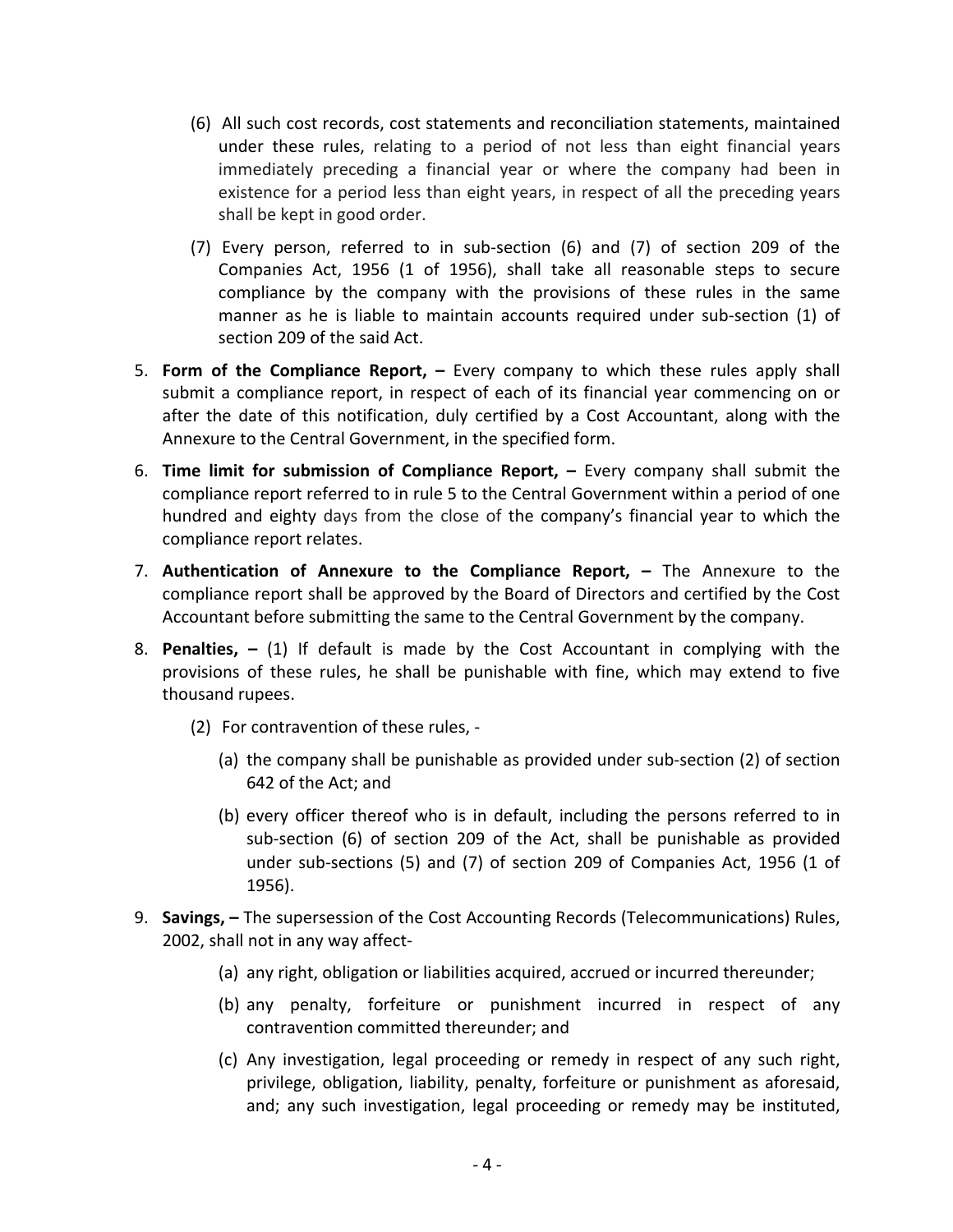continued or enforced and any such penalty, forfeiture or punishment may be imposed as if those rules had not been superseded.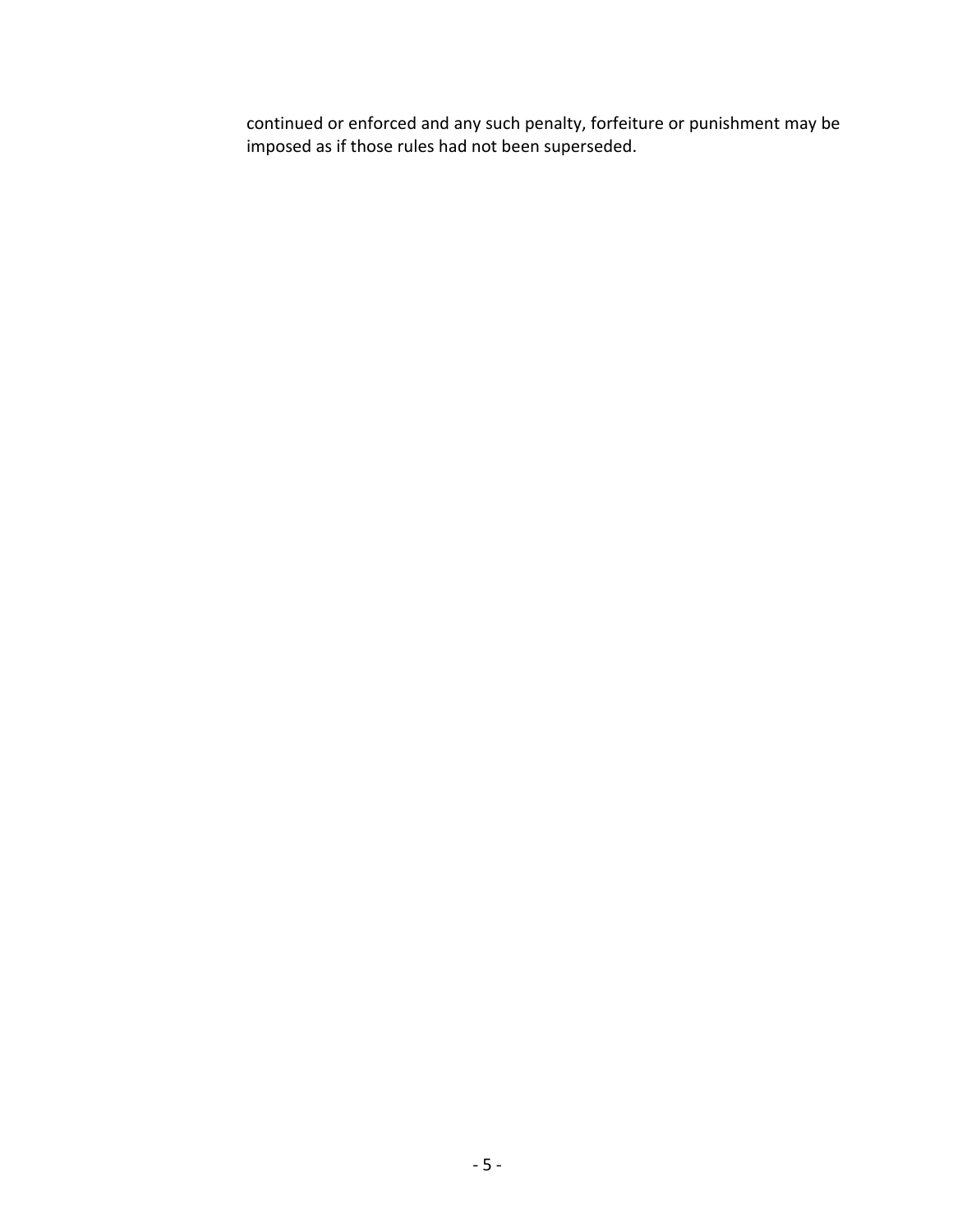| FORM-A | Form for filing Compliance Report and other documents |
|--------|-------------------------------------------------------|
|        | with the Central Government                           |

|                | [Pursuant to section 209(1)(d), 600(3)(b) of the Companies Act, 1956 and rule 2 of the Cost Accounting Records<br>(Telecommunication Industry) Rules, 2011] |                                                                                                                                                             |  |  |  |  |  |
|----------------|-------------------------------------------------------------------------------------------------------------------------------------------------------------|-------------------------------------------------------------------------------------------------------------------------------------------------------------|--|--|--|--|--|
|                | <b>PART I - GENERAL INFORMATION</b>                                                                                                                         |                                                                                                                                                             |  |  |  |  |  |
|                |                                                                                                                                                             | Note: All fields marked in * are to be mandatorily filled.                                                                                                  |  |  |  |  |  |
| 1              | (a)                                                                                                                                                         | *Corporate identity number (CIN) or<br>foreign company registration number<br><b>Pre-Fill</b><br>of the company                                             |  |  |  |  |  |
|                | (b)                                                                                                                                                         | Global<br>(GLN)<br>location<br>number<br>of<br>company                                                                                                      |  |  |  |  |  |
| $\overline{2}$ | (a)                                                                                                                                                         | *Name of the company                                                                                                                                        |  |  |  |  |  |
|                | (b)                                                                                                                                                         | *Address of the registered office or of<br>the principal place of business in India<br>of the company                                                       |  |  |  |  |  |
|                | (c)                                                                                                                                                         | *E-mail Address of the company                                                                                                                              |  |  |  |  |  |
| 3              | (a)                                                                                                                                                         | *Financial<br>the<br>year<br>covered<br>by<br>(DD/MM/YYYY)<br>From<br>compliance report                                                                     |  |  |  |  |  |
|                |                                                                                                                                                             | (DD/MM/YYYY)<br>To                                                                                                                                          |  |  |  |  |  |
|                | (b)                                                                                                                                                         | *Date of Board of directors' meeting in which annexure<br>(DD/MM/YYYY)<br>to the compliance report was approved                                             |  |  |  |  |  |
|                |                                                                                                                                                             | 4. Details of the cost accountant                                                                                                                           |  |  |  |  |  |
|                | (a)                                                                                                                                                         | *Category of the cost accountant<br>$\bigcirc$ Individual<br>$\bigcirc$<br>Cost accountant's firm                                                           |  |  |  |  |  |
|                | (b)                                                                                                                                                         | In case of individual, whether the cost accountant<br>O<br>Ő<br>In Employment<br>In Practice<br>is in permanent employment of the company or<br>in practice |  |  |  |  |  |
|                | (c)                                                                                                                                                         | *Name of the cost accountant or the<br>firm<br>cost accountant's<br>who<br>has.<br>certified the cost records of<br>the<br>company                          |  |  |  |  |  |
|                | (d)                                                                                                                                                         | *Income tax permanent account number of the cost accountant or the cost                                                                                     |  |  |  |  |  |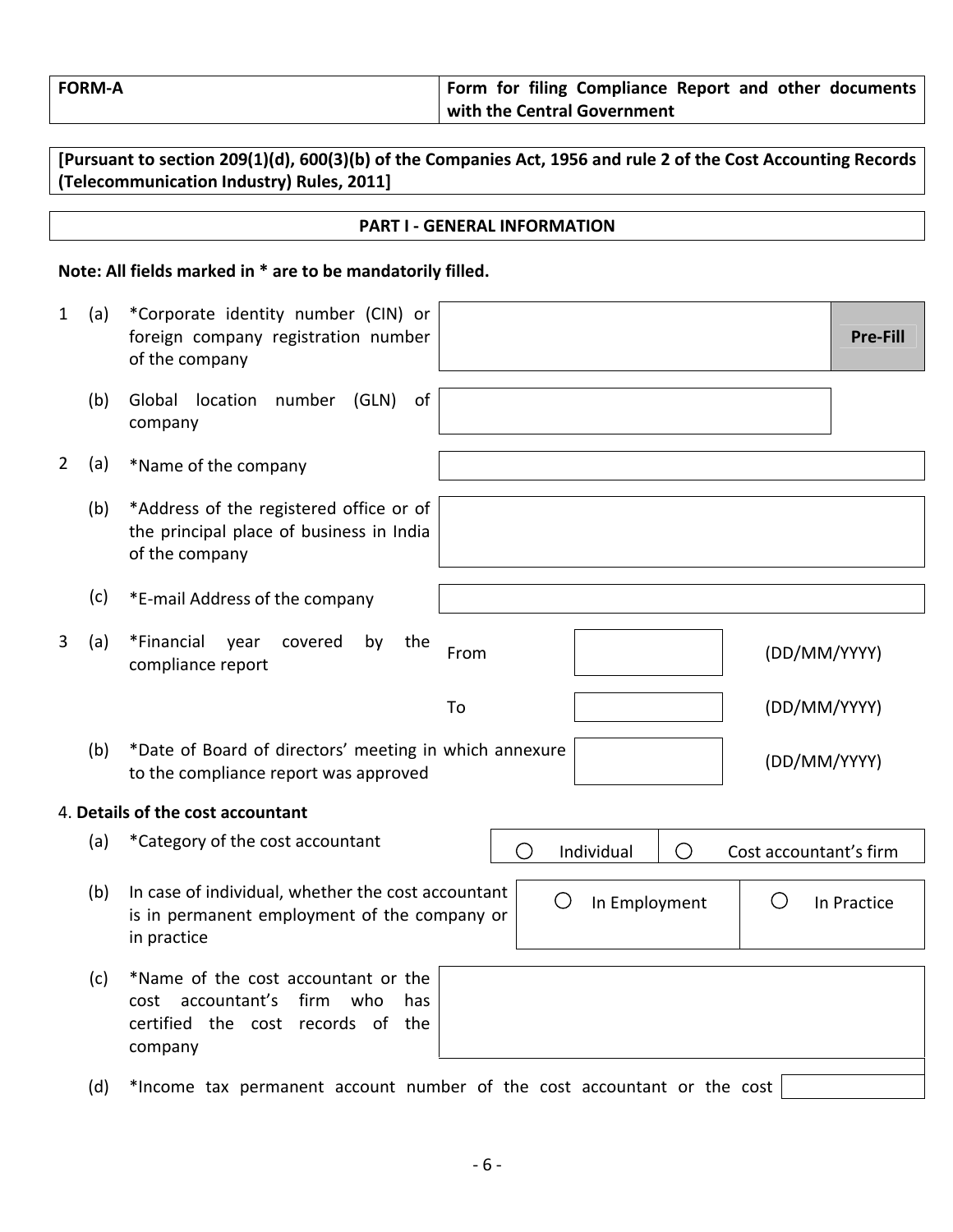| 14<br>$\  \cdot \ $<br><b>Remove attachment</b><br><b>Verification:</b><br>To the best of my knowledge and belief, the information given in this form and its attachments is correct and<br>complete.<br>I have been authorized by the Board of directors'<br>(DD/MM/YYYY)<br>dated<br>resolution number<br>To sign and submit this form.<br>I am authorized to sign and submit this form.<br>To be digitally signed by:<br>Managing Director or director or manager or secretary (in case of an Indian company)<br><b>Digital Signatures</b><br>or an authorized representative (in case of a foreign<br>company)<br><i>*Designation</i><br>*Director identification number of the director or Managing Director; or Income-tax PAN of<br>the manager or of authorized representative; or Membership number, if applicable or<br>income-tax PAN of the secretary (secretary of a company who is not a member of ICSI may<br>quote his/her income-tax PAN)<br>Director of the company<br><b>Digital Signatures</b><br>Director identification number of the director<br><b>Check Form</b><br><b>Modify</b><br><b>Pre-scrutiny</b><br><b>Submit</b><br>This e-form has been taken on file maintained by the Central Government through electronic mode and on the<br>basis of statement of correctness given by the filing company<br><b>PART-II</b><br><b>Attachments:</b><br>Compliance report as per the Cost Accounting Records<br>1<br><b>Attach</b><br>(Telecommunication Industry) Rules, 2011.<br>Optional attachments(s) $-$ if any<br>Attach<br>2 | List of attachments |  |
|------------------------------------------------------------------------------------------------------------------------------------------------------------------------------------------------------------------------------------------------------------------------------------------------------------------------------------------------------------------------------------------------------------------------------------------------------------------------------------------------------------------------------------------------------------------------------------------------------------------------------------------------------------------------------------------------------------------------------------------------------------------------------------------------------------------------------------------------------------------------------------------------------------------------------------------------------------------------------------------------------------------------------------------------------------------------------------------------------------------------------------------------------------------------------------------------------------------------------------------------------------------------------------------------------------------------------------------------------------------------------------------------------------------------------------------------------------------------------------------------------------------------------------------------------------|---------------------|--|
|                                                                                                                                                                                                                                                                                                                                                                                                                                                                                                                                                                                                                                                                                                                                                                                                                                                                                                                                                                                                                                                                                                                                                                                                                                                                                                                                                                                                                                                                                                                                                            |                     |  |
|                                                                                                                                                                                                                                                                                                                                                                                                                                                                                                                                                                                                                                                                                                                                                                                                                                                                                                                                                                                                                                                                                                                                                                                                                                                                                                                                                                                                                                                                                                                                                            |                     |  |
|                                                                                                                                                                                                                                                                                                                                                                                                                                                                                                                                                                                                                                                                                                                                                                                                                                                                                                                                                                                                                                                                                                                                                                                                                                                                                                                                                                                                                                                                                                                                                            |                     |  |
|                                                                                                                                                                                                                                                                                                                                                                                                                                                                                                                                                                                                                                                                                                                                                                                                                                                                                                                                                                                                                                                                                                                                                                                                                                                                                                                                                                                                                                                                                                                                                            |                     |  |
|                                                                                                                                                                                                                                                                                                                                                                                                                                                                                                                                                                                                                                                                                                                                                                                                                                                                                                                                                                                                                                                                                                                                                                                                                                                                                                                                                                                                                                                                                                                                                            |                     |  |
|                                                                                                                                                                                                                                                                                                                                                                                                                                                                                                                                                                                                                                                                                                                                                                                                                                                                                                                                                                                                                                                                                                                                                                                                                                                                                                                                                                                                                                                                                                                                                            |                     |  |
|                                                                                                                                                                                                                                                                                                                                                                                                                                                                                                                                                                                                                                                                                                                                                                                                                                                                                                                                                                                                                                                                                                                                                                                                                                                                                                                                                                                                                                                                                                                                                            |                     |  |
|                                                                                                                                                                                                                                                                                                                                                                                                                                                                                                                                                                                                                                                                                                                                                                                                                                                                                                                                                                                                                                                                                                                                                                                                                                                                                                                                                                                                                                                                                                                                                            |                     |  |
|                                                                                                                                                                                                                                                                                                                                                                                                                                                                                                                                                                                                                                                                                                                                                                                                                                                                                                                                                                                                                                                                                                                                                                                                                                                                                                                                                                                                                                                                                                                                                            |                     |  |
|                                                                                                                                                                                                                                                                                                                                                                                                                                                                                                                                                                                                                                                                                                                                                                                                                                                                                                                                                                                                                                                                                                                                                                                                                                                                                                                                                                                                                                                                                                                                                            |                     |  |
|                                                                                                                                                                                                                                                                                                                                                                                                                                                                                                                                                                                                                                                                                                                                                                                                                                                                                                                                                                                                                                                                                                                                                                                                                                                                                                                                                                                                                                                                                                                                                            |                     |  |
|                                                                                                                                                                                                                                                                                                                                                                                                                                                                                                                                                                                                                                                                                                                                                                                                                                                                                                                                                                                                                                                                                                                                                                                                                                                                                                                                                                                                                                                                                                                                                            |                     |  |
|                                                                                                                                                                                                                                                                                                                                                                                                                                                                                                                                                                                                                                                                                                                                                                                                                                                                                                                                                                                                                                                                                                                                                                                                                                                                                                                                                                                                                                                                                                                                                            |                     |  |
|                                                                                                                                                                                                                                                                                                                                                                                                                                                                                                                                                                                                                                                                                                                                                                                                                                                                                                                                                                                                                                                                                                                                                                                                                                                                                                                                                                                                                                                                                                                                                            |                     |  |
|                                                                                                                                                                                                                                                                                                                                                                                                                                                                                                                                                                                                                                                                                                                                                                                                                                                                                                                                                                                                                                                                                                                                                                                                                                                                                                                                                                                                                                                                                                                                                            |                     |  |
|                                                                                                                                                                                                                                                                                                                                                                                                                                                                                                                                                                                                                                                                                                                                                                                                                                                                                                                                                                                                                                                                                                                                                                                                                                                                                                                                                                                                                                                                                                                                                            |                     |  |
|                                                                                                                                                                                                                                                                                                                                                                                                                                                                                                                                                                                                                                                                                                                                                                                                                                                                                                                                                                                                                                                                                                                                                                                                                                                                                                                                                                                                                                                                                                                                                            |                     |  |
|                                                                                                                                                                                                                                                                                                                                                                                                                                                                                                                                                                                                                                                                                                                                                                                                                                                                                                                                                                                                                                                                                                                                                                                                                                                                                                                                                                                                                                                                                                                                                            |                     |  |
|                                                                                                                                                                                                                                                                                                                                                                                                                                                                                                                                                                                                                                                                                                                                                                                                                                                                                                                                                                                                                                                                                                                                                                                                                                                                                                                                                                                                                                                                                                                                                            |                     |  |
|                                                                                                                                                                                                                                                                                                                                                                                                                                                                                                                                                                                                                                                                                                                                                                                                                                                                                                                                                                                                                                                                                                                                                                                                                                                                                                                                                                                                                                                                                                                                                            |                     |  |
|                                                                                                                                                                                                                                                                                                                                                                                                                                                                                                                                                                                                                                                                                                                                                                                                                                                                                                                                                                                                                                                                                                                                                                                                                                                                                                                                                                                                                                                                                                                                                            |                     |  |
|                                                                                                                                                                                                                                                                                                                                                                                                                                                                                                                                                                                                                                                                                                                                                                                                                                                                                                                                                                                                                                                                                                                                                                                                                                                                                                                                                                                                                                                                                                                                                            |                     |  |
|                                                                                                                                                                                                                                                                                                                                                                                                                                                                                                                                                                                                                                                                                                                                                                                                                                                                                                                                                                                                                                                                                                                                                                                                                                                                                                                                                                                                                                                                                                                                                            |                     |  |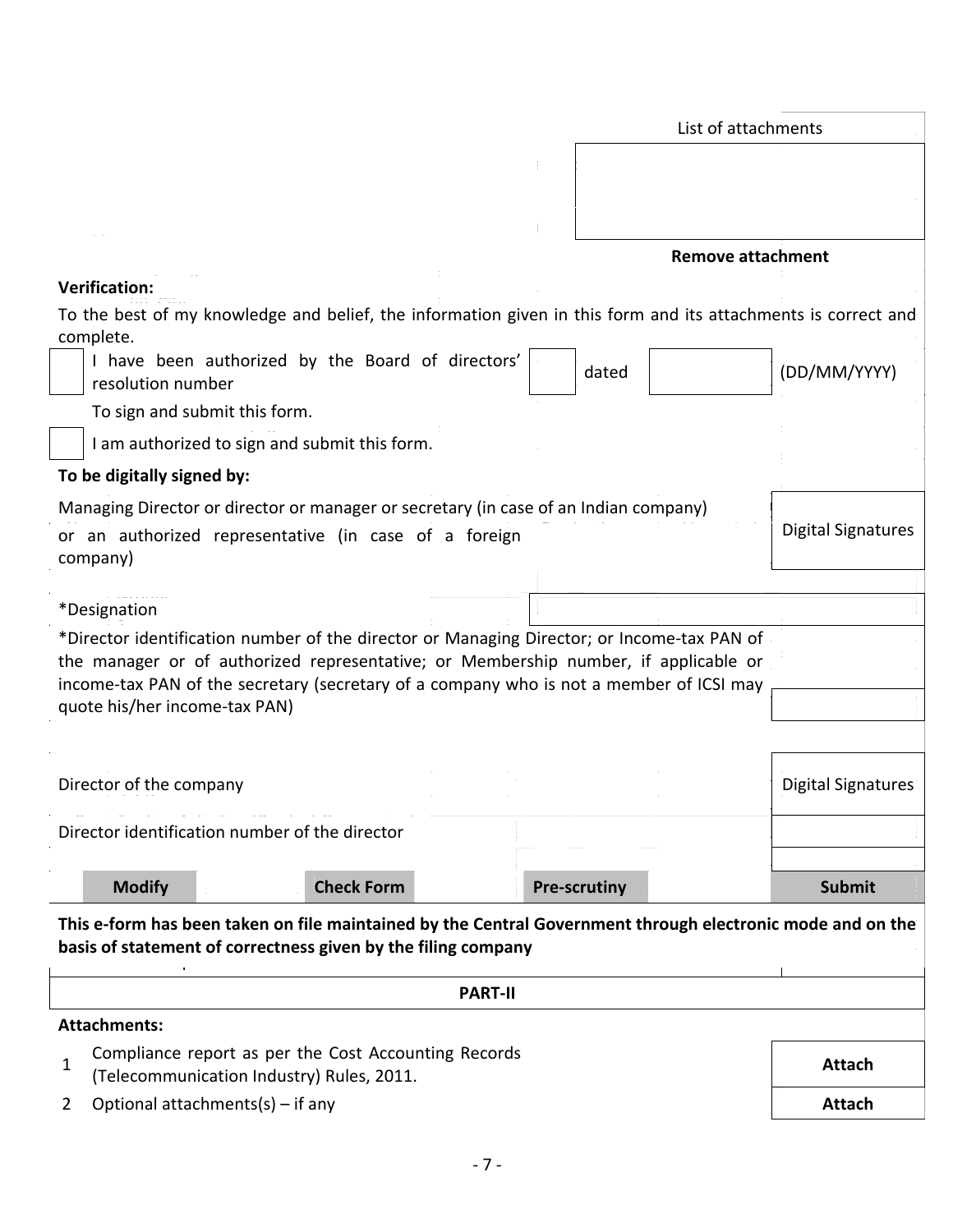#### **FORM‐B**

#### **FORM OF COMPLIANCE REPORT**

[See rule 2, and rule 5]

I or We ........................................... being in permanent employment of the company or in practice, and having been appointed as cost accountant under Rule 5 of the Cost Accounting Records (Telecommunication Industry) Rules, 2011 of …........................................................... *(mention name of the company)* having its registered office at ..................................................... *(mention registered office address of the company)* (hereinafter referred to as the company), have examined the books of account prescribed under clause (d) of sub‐section (1) of section 209 of the said Act, and other relevant records for the period/year ............................. *(mention the financial year)* and certify as under:

- 1 I or We have or have not obtained all the information and explanations, which to the best of my or our knowledge and belief were necessary for the purpose of this compliance report.
- 2 In my or our opinion, proper cost records, as per the Cost Accounting Records (Telecommunication Industry) Rules, 2011 prescribed under clause (d) of sub‐section (1) of section 209 of the Companies Act, 1956, have or have not been maintained by the company so as to give a true and fair view of the cost of production or operation, cost of sales and margin of all the products and activities of the company.
- 3 Detailed unit‐wise and product or activity‐wise cost statements and schedules thereto in respect of the product groups or activities are or are not kept in the company.
- 4 In my or our opinion, the said books and records give or do not give the information required by the Companies Act, 1956 in the manner so required.
- 5 In my or our opinion, the said books and records are or are not in conformity with the generally accepted cost accounting principles and cost accounting standards issued by The Institute of Cost and Works Accountants of India, to the extent these are found to be relevant and applicable.

| Dated: this          | day of |  | (mention name of place of |  |  |
|----------------------|--------|--|---------------------------|--|--|
| signing this report) |        |  |                           |  |  |

### SIGNATURE AND SEAL OF THE COST ACCOUNTANT (S)

MEMBERSHIP NUMBER (S)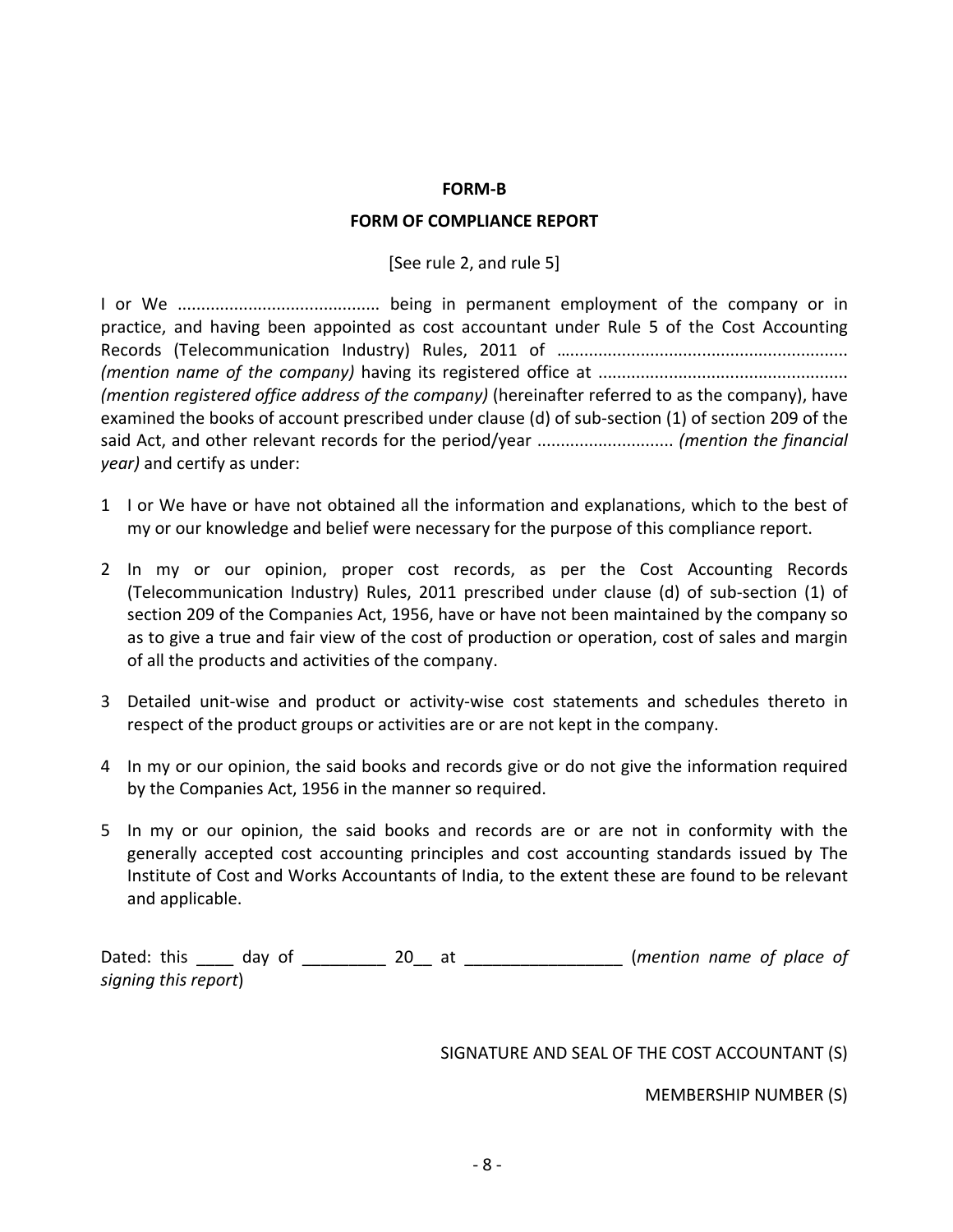#### NOTES:

- (i) Delete words not applicable.
- (ii) If as a result of the examination of the books of account, the cost accountant desires to point out any material deficiency or give a qualified report, he shall indicate the same against the relevant para.
- (iii) Briefly give your observations and suggestions, if any, relevant to the maintenance of cost accounting records by the company.
- (iv) Cost accountant may use separate sheet(s) for (ii) and (iii) above, if required.

### **ANNEXURE TO THE COMPLIANCE REPORT**

[See rule 2 and rule 5]

### **1. GENERAL:**

- a) Name of the company:
- b) Registered office address:
- c) Financial year to which the Compliance Report relates.

### **2. QUANTITATIVE INFORMATION:**

| Sno.         | Name of the Product or Service                | <b>Unit</b> | <b>Annual</b>     | <b>Net Sales</b> |                 |
|--------------|-----------------------------------------------|-------------|-------------------|------------------|-----------------|
|              | Group                                         |             | <b>Production</b> | (Qty.)           | (Value in       |
|              |                                               |             | (Qty.)            |                  | <b>Rupees</b> ) |
| A            | <b>Produced or Manufactured Product</b>       |             |                   |                  |                 |
|              | <b>Groups</b>                                 |             |                   |                  |                 |
|              | 1.                                            |             |                   |                  |                 |
|              | 2.                                            |             |                   |                  |                 |
|              | 3. etc.                                       |             |                   |                  |                 |
| B            | <b>Services Groups</b>                        |             |                   |                  |                 |
|              | 1.                                            |             |                   |                  |                 |
|              | 2.                                            |             |                   |                  |                 |
|              | 3. etc.                                       |             |                   |                  |                 |
| $\mathsf{C}$ | Trading Activities (Product Group-<br>wise)   |             |                   |                  |                 |
|              | 1.                                            |             |                   |                  |                 |
|              | 2.                                            |             |                   |                  |                 |
|              | 3. etc.                                       |             |                   |                  |                 |
| D            | <b>Other Income</b>                           |             |                   |                  |                 |
|              | <b>Total Income as per Financial Accounts</b> |             |                   |                  |                 |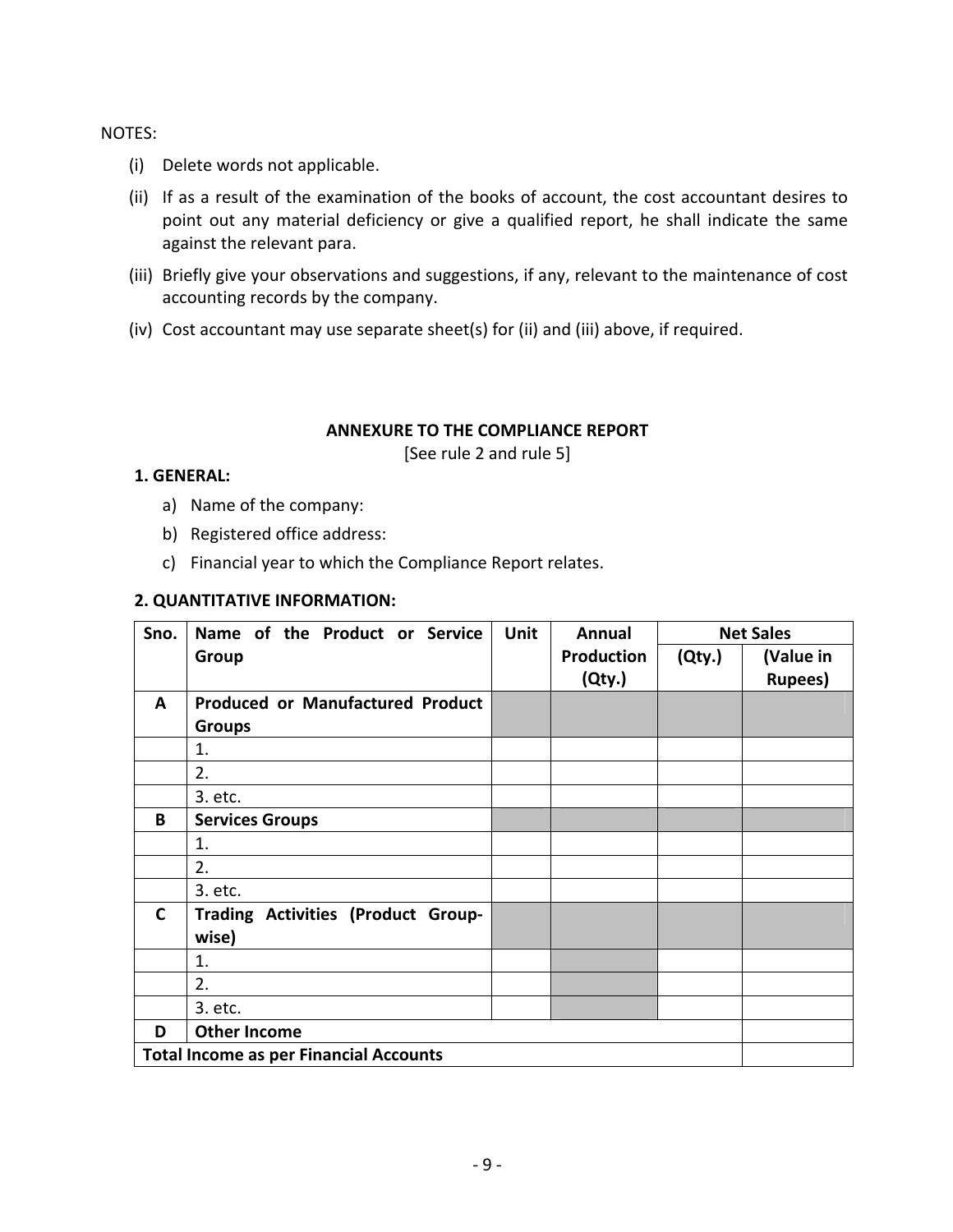### **3. RECONCILIATION STATEMENT:**

| <b>Net Margin (Profit or Loss) as per Cost Accounts</b> | (In Rupees) |
|---------------------------------------------------------|-------------|
| A. From Produced or Manufactured Product Groups         |             |
| <b>B. From Services Groups</b>                          |             |
| C. From Trading Activities                              |             |
| <b>Total as per Cost Accounts</b>                       |             |
| Add: Incomes not considered in Cost Accounts (if any)   |             |
| Less: Expenses not considered in Cost Accounts (if any) |             |
| Add/Less: Difference in Stock Valuation                 |             |
| <b>Profit or (Loss) as per Financial Accounts</b>       |             |

### **NOTES:**

- (i) For produced or manufactured product groups, use the nomenclature as used in the Central Excise Act or Rules, as applicable.
- (ii) For services groups, use the nomenclature as used in the Finance Act or Central Service Tax Rules, as applicable.

 SIGNATURE NAME And the contract of the contract of the contract of the contract of the contract of the contract of the contract of the contract of the contract of the contract of the contract of the contract of the contract of the c COST ACCOUNTANT (S) MEMBERSHIP NUMBER (S) SEAL DATE

## **"SCHEDULE" [See rule 4]**

### **PROFORMA 'A'**

### **Service‐wise Costing Profit and Loss Statement**

| Name of the Company: |  |
|----------------------|--|
| Name of Service:     |  |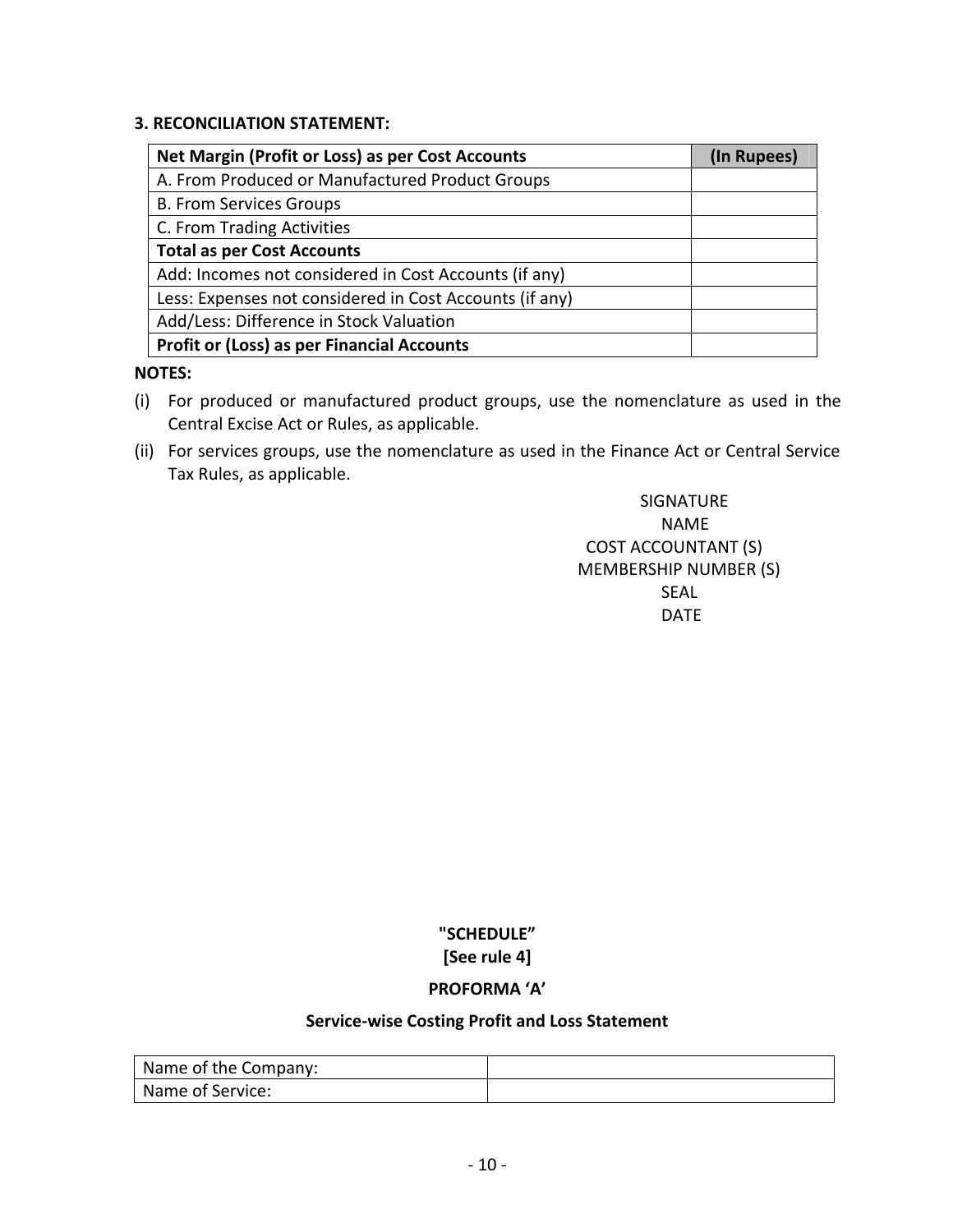| Licensed Area (if any) |  |
|------------------------|--|
| Period:                |  |

|                                                 |                     | (Rs. in Lacs)        |
|-------------------------------------------------|---------------------|----------------------|
| <b>Particulars</b>                              | <b>Current Year</b> | <b>Previous Year</b> |
| <b>Revenue (Net of Taxes)</b>                   |                     |                      |
| Sales or Services                               |                     |                      |
| Advertisement                                   |                     |                      |
| <b>Content Sale</b>                             |                     |                      |
| Rentals                                         |                     |                      |
| Others (specify)                                |                     |                      |
| <b>Total Revenue</b>                            |                     |                      |
|                                                 |                     |                      |
| A. Employee cost:                               |                     |                      |
| Salaries, Wages, Incentives and Allowances      |                     |                      |
| Contribution to Provident fund etc.             |                     |                      |
| <b>Staff Welfare Expenses</b>                   |                     |                      |
| <b>Medical Expenses</b>                         |                     |                      |
| Training and Recruitment                        |                     |                      |
| Others                                          |                     |                      |
| Sub-total (A)                                   |                     |                      |
| <b>B. Administration cost:</b>                  |                     |                      |
| Rent (Other then Switching and Cell sites rent) |                     |                      |
| Rates and taxes                                 |                     |                      |
| Insurance charges (Other than Network           |                     |                      |
| Elements)                                       |                     |                      |
| <b>Communication costs</b>                      |                     |                      |
| Electricity                                     |                     |                      |
| Traveling and conveyance expenses               |                     |                      |
| Legal and professional charges                  |                     |                      |
| Printing and Stationary                         |                     |                      |
| Audit fees                                      |                     |                      |
| Maintenance                                     |                     |                      |
| $\triangleright$ Office Building                |                     |                      |
| > Others                                        |                     |                      |
| <b>Outsourcing Charges</b>                      |                     |                      |
| $\triangleright$ Billing Services               |                     |                      |
| Other administrative activities<br>➤            |                     |                      |
| Others                                          |                     |                      |
| Sub-total (B)                                   |                     |                      |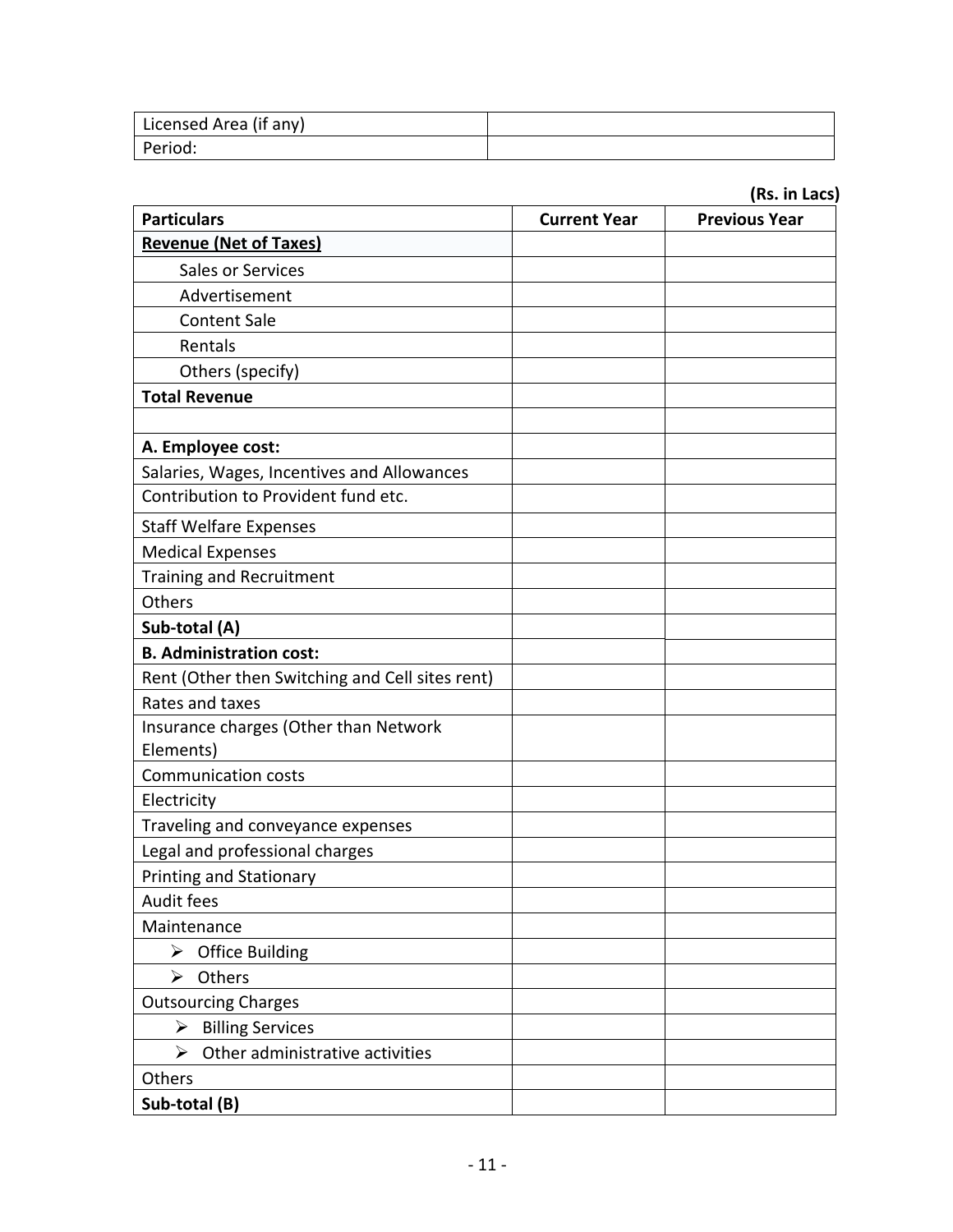| <b>Particulars</b>                              | <b>Current Year</b> | <b>Previous Year</b> |
|-------------------------------------------------|---------------------|----------------------|
| <b>C. Sales and Marketing cost:</b>             |                     |                      |
| Advertisement and sales promotion expenses      |                     |                      |
| Sales commission and Incentive                  |                     |                      |
| Provision for bad and doubtful debts            |                     |                      |
| Bad debts write off                             |                     |                      |
| Outsourcing Charges for customer care services  |                     |                      |
| Others                                          |                     |                      |
| Sub-total (C)                                   |                     |                      |
| D. Government charges:                          |                     |                      |
| License fee                                     |                     |                      |
| License fee penalty, if any                     |                     |                      |
| <b>WPC Charges</b>                              |                     |                      |
| $\blacktriangleright$<br>Radio Spectrum charges |                     |                      |
| $\triangleright$ Microwave charges              |                     |                      |
| Others                                          |                     |                      |
| Sub-total (D)                                   |                     |                      |
| E. Depreciation:                                |                     |                      |
| <b>Buildings</b>                                |                     |                      |
| <b>Plant and Machinery</b>                      |                     |                      |
| Others                                          |                     |                      |
| Sub-total (E)                                   |                     |                      |
| <b>F. Leased Rentals:</b>                       |                     |                      |
| Equipment                                       |                     |                      |
| Real estate                                     |                     |                      |
| IT related services                             |                     |                      |
| <b>Customer Care</b>                            |                     |                      |
| Others                                          |                     |                      |
| Sub-total (F)                                   |                     |                      |
| <b>G. Network Operating cost:</b>               |                     |                      |
| Leased Circuits and Gateway Charges             |                     |                      |
| Royalty or Fee for technical know how           |                     |                      |
| Switching and Cell sites rent                   |                     |                      |
| <b>Installation Charges</b>                     |                     |                      |
| Maintenance Charges (New Elements)              |                     |                      |
| Network Consumables and spares                  |                     |                      |
| Power and fuel                                  |                     |                      |
| Interconnection:                                |                     |                      |
| a) Pass Through Charges                         |                     |                      |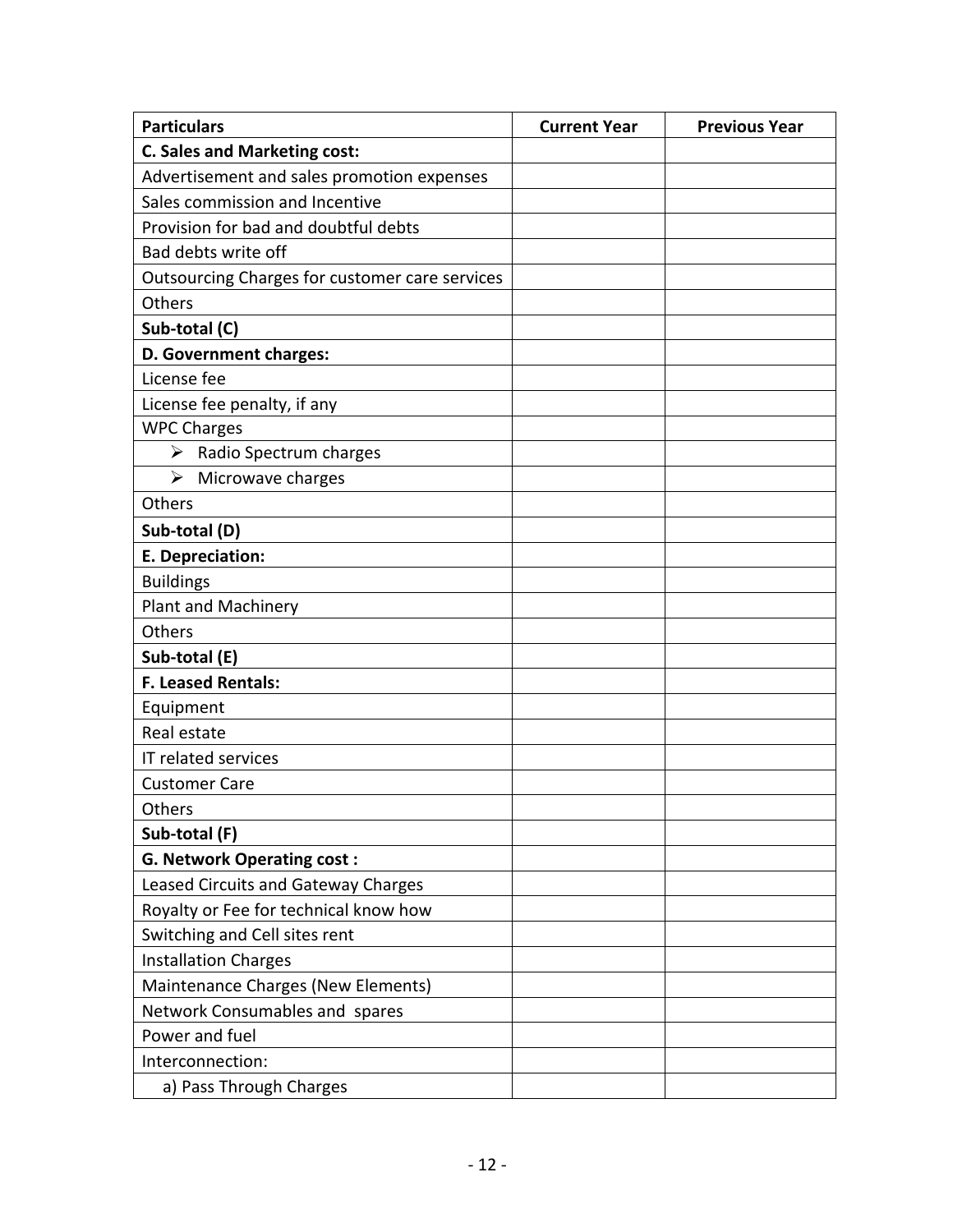| <b>Particulars</b>                    | <b>Current Year</b> | <b>Previous Year</b> |
|---------------------------------------|---------------------|----------------------|
| b) Port charges                       |                     |                      |
| c) Others                             |                     |                      |
| Passive Infrastructure Charges        |                     |                      |
| Insurance Charges (Network Elements)  |                     |                      |
| <b>Outsourcing Charges</b>            |                     |                      |
| Others                                |                     |                      |
| Sub-total (G)                         |                     |                      |
| H. Other Cost:                        |                     |                      |
| Corporate office expenses             |                     |                      |
| Common cost                           |                     |                      |
| Loss on sale of fixed assets (net)    |                     |                      |
| Others                                |                     |                      |
| Sub-total (H)                         |                     |                      |
| I. Finance charges:                   |                     |                      |
| Interest                              |                     |                      |
| <b>Bank charges</b>                   |                     |                      |
| Others                                |                     |                      |
| Sub-total (I)                         |                     |                      |
| <b>Total Cost (A to I)</b>            |                     |                      |
| Profit or (loss) before tax           |                     |                      |
| <b>Total Capital Employed</b>         |                     |                      |
| <b>Return on Capital Employed (%)</b> |                     |                      |
| <b>Return on Turnover (%)</b>         |                     |                      |

### **PROFORMA 'B'**

## **Product or Network Service‐wise Costing Profit & Loss Statement**

| Name of the Company: |  |
|----------------------|--|
|                      |  |

Name of Service: \_\_\_\_\_\_\_\_\_\_\_\_\_\_\_\_\_\_\_\_\_\_\_\_\_\_\_\_\_\_\_\_\_\_\_\_\_\_\_\_\_\_\_\_

Licensed Area (if any): \_\_\_\_\_\_\_\_\_\_\_\_\_\_\_\_\_\_\_\_\_\_\_\_\_\_\_\_\_\_\_\_\_\_\_\_\_\_\_\_\_\_\_\_\_

Period: \_\_\_\_\_\_\_\_\_\_\_\_\_\_\_\_\_\_\_\_\_\_\_\_\_\_\_

(Rs. In Lacs)

| Particulars | <b>Products or Network Services against</b> |
|-------------|---------------------------------------------|
|             | each service                                |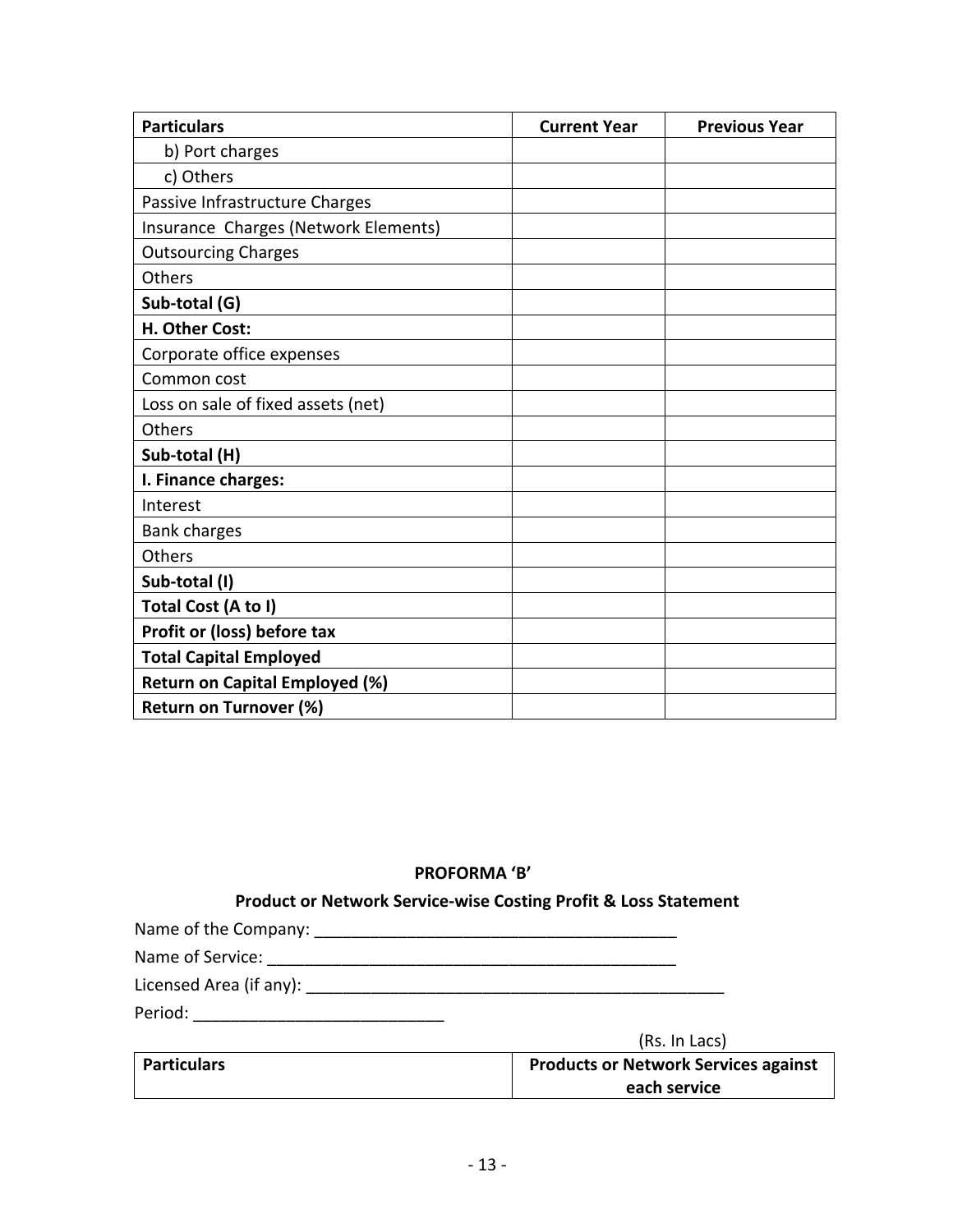|                                                    | A | B | $\mathsf{C}$ | etc. | <b>Total</b> |
|----------------------------------------------------|---|---|--------------|------|--------------|
| <b>Revenue (Net of Taxes)</b>                      |   |   |              |      |              |
| Sales or Services                                  |   |   |              |      |              |
| Advertisement                                      |   |   |              |      |              |
| <b>Content Sale</b>                                |   |   |              |      |              |
| Rentals                                            |   |   |              |      |              |
| Others                                             |   |   |              |      |              |
| <b>Total Revenue</b>                               |   |   |              |      |              |
|                                                    |   |   |              |      |              |
| (I) Direct Cost:                                   |   |   |              |      |              |
| A. Employee cost:                                  |   |   |              |      |              |
| Salaries, Wages, Incentives and Allowances         |   |   |              |      |              |
| Contribution to Provident fund etc.                |   |   |              |      |              |
| <b>Staff Welfare Expenses</b>                      |   |   |              |      |              |
| <b>Medical Expenses</b>                            |   |   |              |      |              |
| <b>Training and Recruitment</b>                    |   |   |              |      |              |
| Others                                             |   |   |              |      |              |
| Sub-total (A)                                      |   |   |              |      |              |
| <b>B. Administration cost:</b>                     |   |   |              |      |              |
| Rent (Other then Switching and Cell sites rent)    |   |   |              |      |              |
| Rates and taxes                                    |   |   |              |      |              |
| Insurance charges (Other than Network<br>Elements) |   |   |              |      |              |
| <b>Communication costs</b>                         |   |   |              |      |              |
| Electricity                                        |   |   |              |      |              |
| Traveling and conveyance expenses                  |   |   |              |      |              |
| Legal and professional charges                     |   |   |              |      |              |
| Printing and Stationary                            |   |   |              |      |              |
| Audit fees                                         |   |   |              |      |              |
| Maintenance                                        |   |   |              |      |              |
| $\triangleright$ Office Buildings                  |   |   |              |      |              |
| $\blacktriangleright$<br>Others                    |   |   |              |      |              |
| <b>Outsourcing Charges</b>                         |   |   |              |      |              |
| $\triangleright$ Billing Services                  |   |   |              |      |              |
| $\triangleright$ Other administrative activities   |   |   |              |      |              |
| Others                                             |   |   |              |      |              |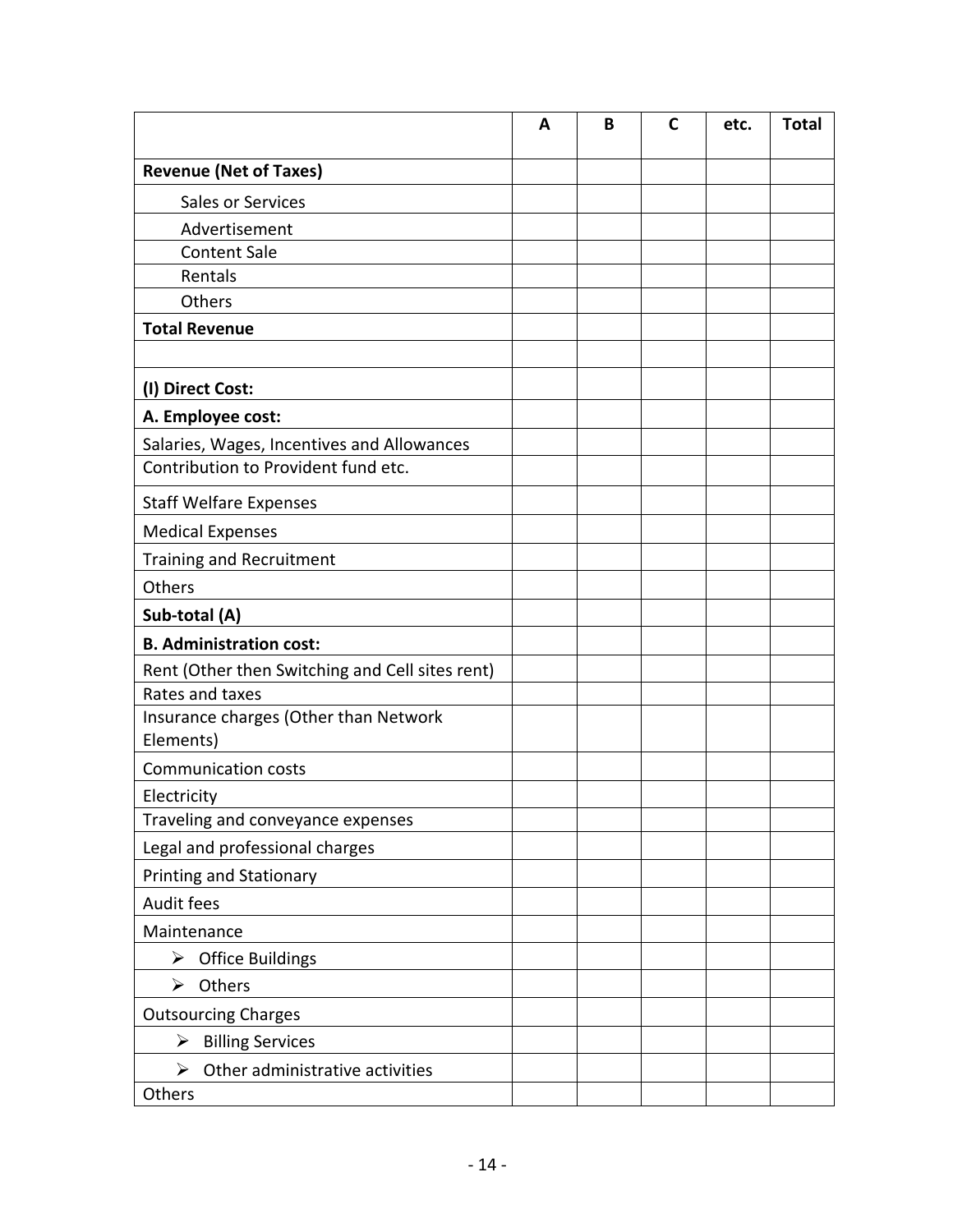| <b>Particulars</b>                             | <b>Products or Network Services against</b> |   |   |      |              |
|------------------------------------------------|---------------------------------------------|---|---|------|--------------|
|                                                | each service                                |   |   |      |              |
|                                                | A                                           | B | C | etc. | <b>Total</b> |
| Sub-total (B)                                  |                                             |   |   |      |              |
| <b>C. Sales and Marketing cost:</b>            |                                             |   |   |      |              |
| Advertisement and Sales promotion expenses     |                                             |   |   |      |              |
| Sales commission and Incentive                 |                                             |   |   |      |              |
| Provision for bad and doubtful debts           |                                             |   |   |      |              |
| Bad debts write off                            |                                             |   |   |      |              |
| Outsourcing Charges for customer care services |                                             |   |   |      |              |
| Others                                         |                                             |   |   |      |              |
| Sub-total (C)                                  |                                             |   |   |      |              |
| D. Government charges:                         |                                             |   |   |      |              |
| License fee                                    |                                             |   |   |      |              |
| License fee penalty, if any                    |                                             |   |   |      |              |
| Expenses on amortization (one time entry fee)  |                                             |   |   |      |              |
| <b>WPC Charges</b>                             |                                             |   |   |      |              |
| Radio Spectrum charges<br>➤                    |                                             |   |   |      |              |
| $\blacktriangleright$<br>Microwave charges     |                                             |   |   |      |              |
| Others                                         |                                             |   |   |      |              |
| Sub-total (D)                                  |                                             |   |   |      |              |
| E. Depreciation:                               |                                             |   |   |      |              |
| <b>Buildings</b>                               |                                             |   |   |      |              |
| Plant and Machinery                            |                                             |   |   |      |              |
| Others                                         |                                             |   |   |      |              |
| Sub-total (E)                                  |                                             |   |   |      |              |
| <b>F. Leased Rentals:</b>                      |                                             |   |   |      |              |
| Equipment                                      |                                             |   |   |      |              |
| Real estate                                    |                                             |   |   |      |              |
| IT related services                            |                                             |   |   |      |              |
| <b>Customer Care</b>                           |                                             |   |   |      |              |
| Others                                         |                                             |   |   |      |              |
| Sub-total (F)                                  |                                             |   |   |      |              |
|                                                |                                             |   |   |      |              |
| Total Direct Cost (A+B+C+D+E+F)                |                                             |   |   |      |              |
|                                                |                                             |   |   |      |              |
| (II) Network Element Operating cost (as per    |                                             |   |   |      |              |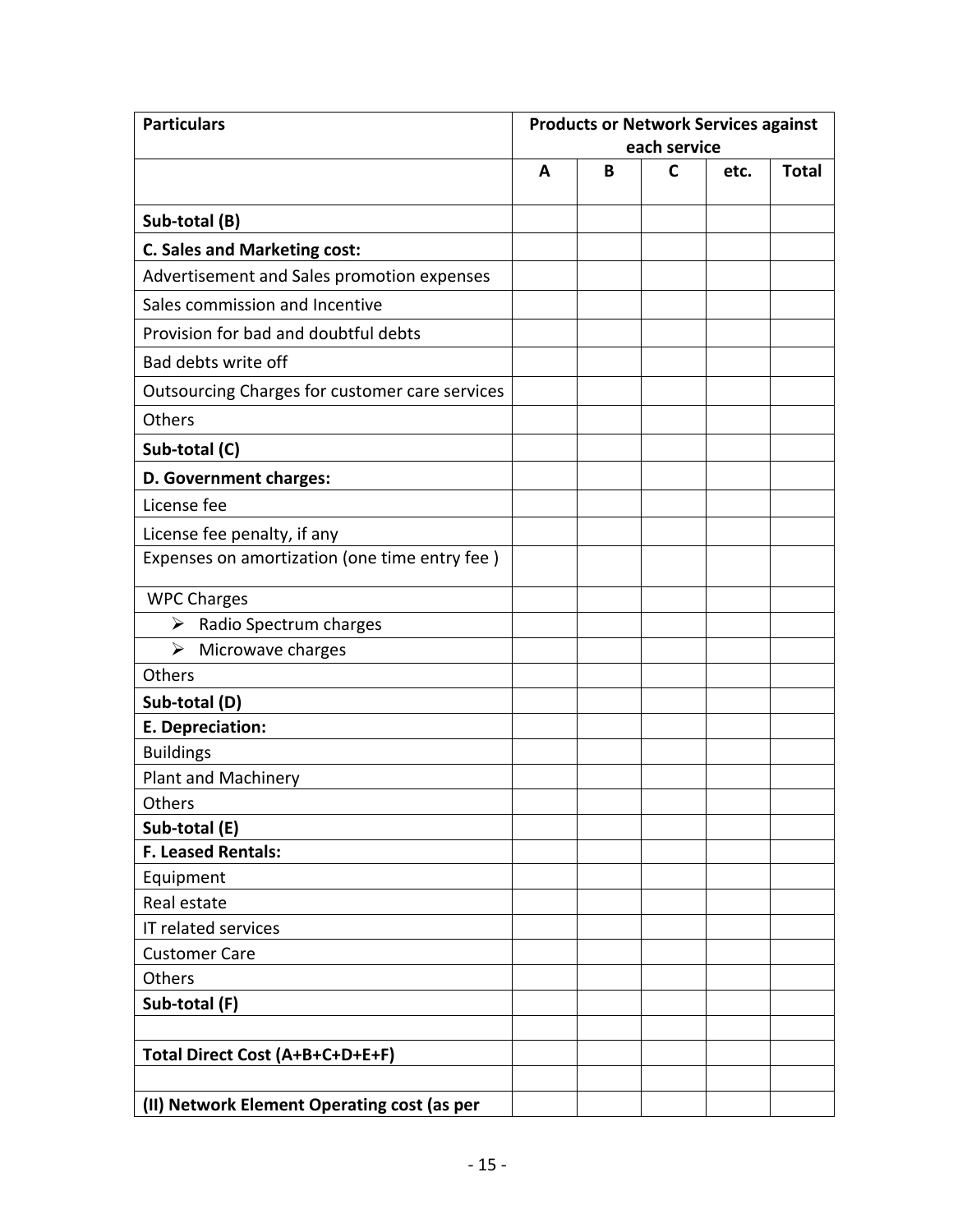| <b>Particulars</b>                                                  | <b>Products or Network Services against</b><br>each service |   |   |      |              |  |  |
|---------------------------------------------------------------------|-------------------------------------------------------------|---|---|------|--------------|--|--|
|                                                                     | A                                                           | B | C | etc. | <b>Total</b> |  |  |
| Proforma "C")                                                       |                                                             |   |   |      |              |  |  |
| X                                                                   |                                                             |   |   |      |              |  |  |
| Υ                                                                   |                                                             |   |   |      |              |  |  |
| Z                                                                   |                                                             |   |   |      |              |  |  |
| <b>Etc</b>                                                          |                                                             |   |   |      |              |  |  |
| <b>Total Network Element Operating Cost (II)</b>                    |                                                             |   |   |      |              |  |  |
|                                                                     |                                                             |   |   |      |              |  |  |
| (III) Support Function or Department Cost (as<br>per Proforma "D2") |                                                             |   |   |      |              |  |  |
| <b>Total Support Function or Department Cost</b><br>(III)           |                                                             |   |   |      |              |  |  |
|                                                                     |                                                             |   |   |      |              |  |  |
| Total $(I) + (II) + (III)$                                          |                                                             |   |   |      |              |  |  |
|                                                                     |                                                             |   |   |      |              |  |  |
| Capital Employed (as per Proforma F)                                |                                                             |   |   |      |              |  |  |
| <b>Return on Capital Employed (%)</b>                               |                                                             |   |   |      |              |  |  |
| <b>Return on Turnover (%)</b>                                       |                                                             |   |   |      |              |  |  |

#### **PROFORMA 'C'**

### **Cost Sheet ‐ NETWORK ELEMENTS**

| Name of the Company: |  |
|----------------------|--|
| Name of Service:     |  |

Licensed Area (if any): \_\_\_\_\_\_\_\_\_\_\_\_\_\_\_\_\_\_\_\_\_\_\_\_\_\_\_\_\_\_\_\_\_\_\_\_\_\_\_\_\_\_\_\_\_\_

|                          | (Rs. In Lacs) |  |                         |     |       |  |
|--------------------------|---------------|--|-------------------------|-----|-------|--|
| <b>Particulars</b>       |               |  | <b>Network Elements</b> |     |       |  |
|                          | ν             |  |                         | etc | Total |  |
| (I) Network Direct Cost: |               |  |                         |     |       |  |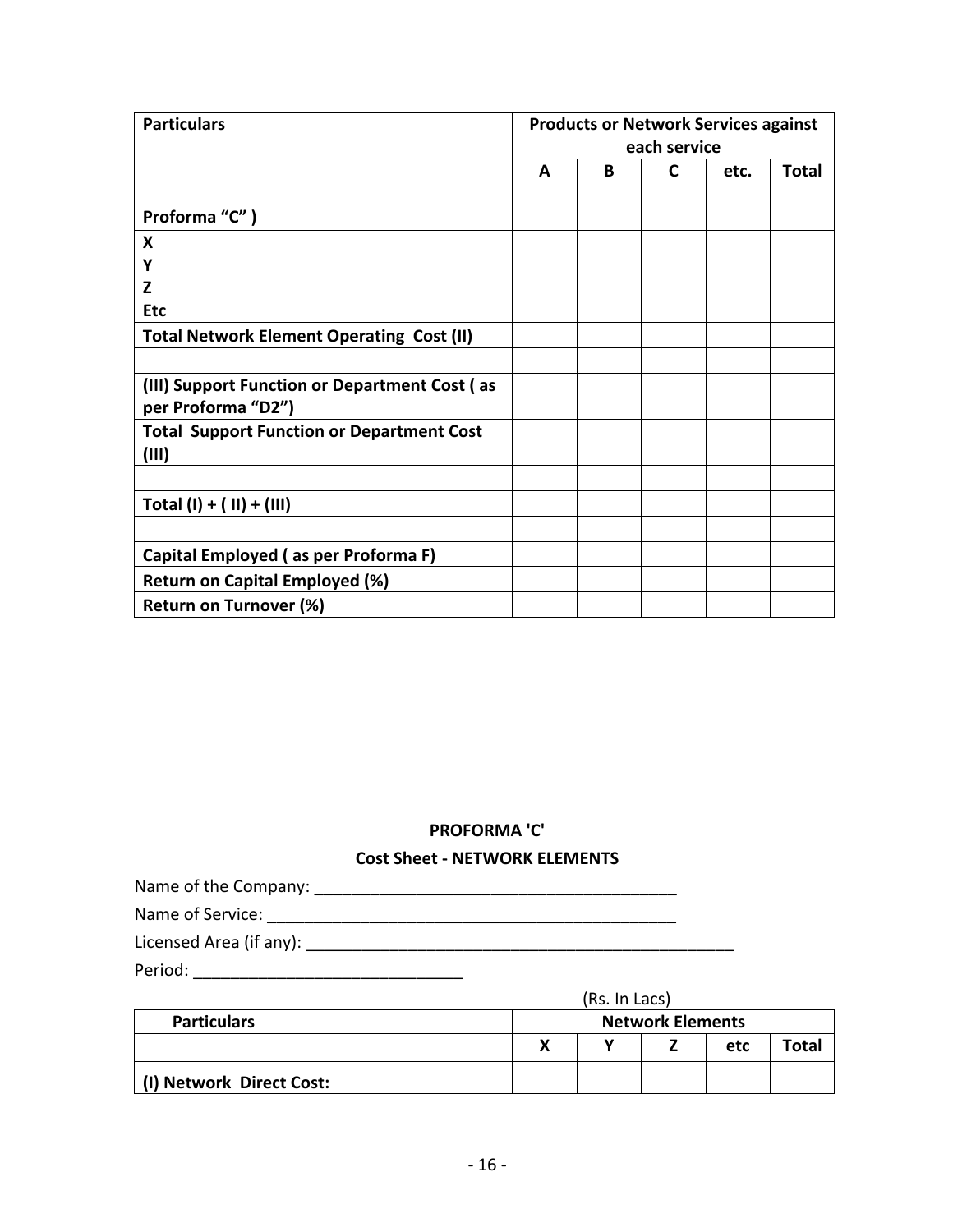| <b>Particulars</b>                                   | <b>Network Elements</b> |   |   |     |              |
|------------------------------------------------------|-------------------------|---|---|-----|--------------|
|                                                      | X                       | Y | z | etc | <b>Total</b> |
| A. Employee cost:                                    |                         |   |   |     |              |
| Salaries, Wages, Incentives and Allowances           |                         |   |   |     |              |
| Contribution to Provident fund etc.                  |                         |   |   |     |              |
| <b>Staff Welfare Expenses</b>                        |                         |   |   |     |              |
| <b>Medical Expenses</b>                              |                         |   |   |     |              |
| <b>Training and Recruitment</b>                      |                         |   |   |     |              |
| Others                                               |                         |   |   |     |              |
| Sub-total (A)                                        |                         |   |   |     |              |
| B. Administration cost:                              |                         |   |   |     |              |
| Rent (Other then Switching and Cell sites rent)      |                         |   |   |     |              |
| Rates and taxes                                      |                         |   |   |     |              |
| Insurance charges (Other than Network                |                         |   |   |     |              |
| Elements)<br><b>Communication costs</b>              |                         |   |   |     |              |
| Electricity                                          |                         |   |   |     |              |
| Traveling and conveyance expenses                    |                         |   |   |     |              |
|                                                      |                         |   |   |     |              |
| Legal and professional charges                       |                         |   |   |     |              |
| <b>Printing and Stationary</b>                       |                         |   |   |     |              |
| Audit fees                                           |                         |   |   |     |              |
| Maintenance                                          |                         |   |   |     |              |
| <b>Building</b>                                      |                         |   |   |     |              |
| Others                                               |                         |   |   |     |              |
| <b>Outsourcing Charges</b>                           |                         |   |   |     |              |
| <b>Billing Services</b>                              |                         |   |   |     |              |
| Other administrative activities                      |                         |   |   |     |              |
| Others                                               |                         |   |   |     |              |
| Sub-total (B)                                        |                         |   |   |     |              |
| C. Network Operating cost:                           |                         |   |   |     |              |
| Leased Circuits and Gateway Charges                  |                         |   |   |     |              |
| Royalty or Fee for technical know how                |                         |   |   |     |              |
| Rent (Network elements equipments and cell<br>sites) |                         |   |   |     |              |
| Power and fuel                                       |                         |   |   |     |              |
| Interconnection:                                     |                         |   |   |     |              |
| i) Port charges                                      |                         |   |   |     |              |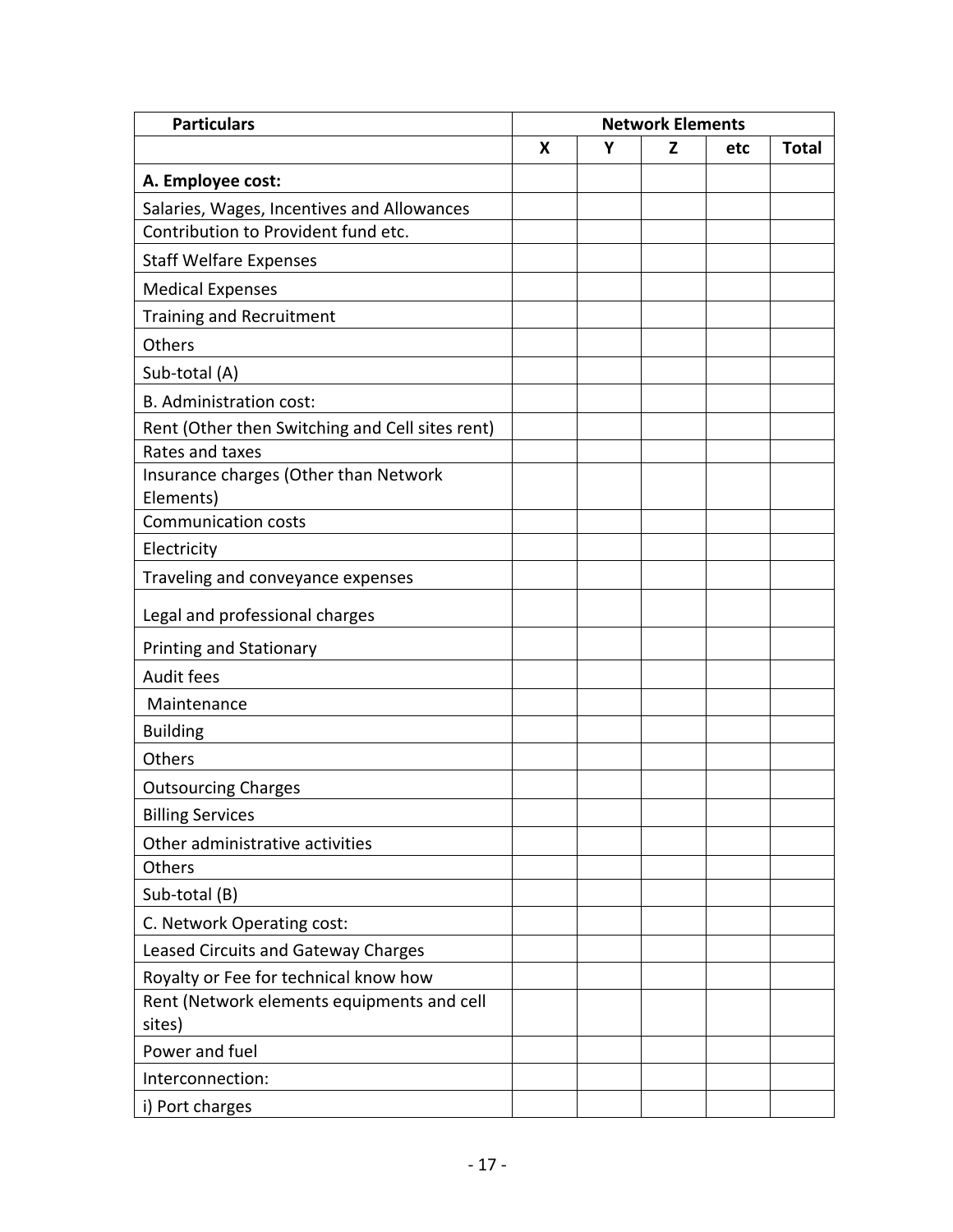| <b>Particulars</b>                                    | <b>Network Elements</b>   |   |   |     |              |
|-------------------------------------------------------|---------------------------|---|---|-----|--------------|
|                                                       | $\boldsymbol{\mathsf{X}}$ | Y | Z | etc | <b>Total</b> |
| ii) Others                                            |                           |   |   |     |              |
| Passive Infrastructure Charges                        |                           |   |   |     |              |
| Outsourcing Charges for network element               |                           |   |   |     |              |
| equipments                                            |                           |   |   |     |              |
| Others                                                |                           |   |   |     |              |
| Sub-total (C)                                         |                           |   |   |     |              |
| D Government charges:                                 |                           |   |   |     |              |
| WPC Charges - DOT ( other than on revenue<br>sharing) |                           |   |   |     |              |
| Paid to Government agencies other than DOT            |                           |   |   |     |              |
| Sub-total (D)                                         |                           |   |   |     |              |
| <b>E</b> Depreciation                                 |                           |   |   |     |              |
| <b>Building</b>                                       |                           |   |   |     |              |
| <b>Plant and Machinery</b>                            |                           |   |   |     |              |
| Others                                                |                           |   |   |     |              |
| Sub-total (E)                                         |                           |   |   |     |              |
| F Leased Rentals                                      |                           |   |   |     |              |
| Equipment                                             |                           |   |   |     |              |
| <b>Real Estate</b>                                    |                           |   |   |     |              |
| Others                                                |                           |   |   |     |              |
| Sub-total (F)                                         |                           |   |   |     |              |
| <b>G Total Network Direct Cost</b>                    |                           |   |   |     |              |
| $(A+B+C+D+E+F)$                                       |                           |   |   |     |              |
| H. Support Function cost as per Proforma E            |                           |   |   |     |              |
| Sub Total H                                           |                           |   |   |     |              |
|                                                       |                           |   |   |     |              |
| Total (G+H)                                           |                           |   |   |     |              |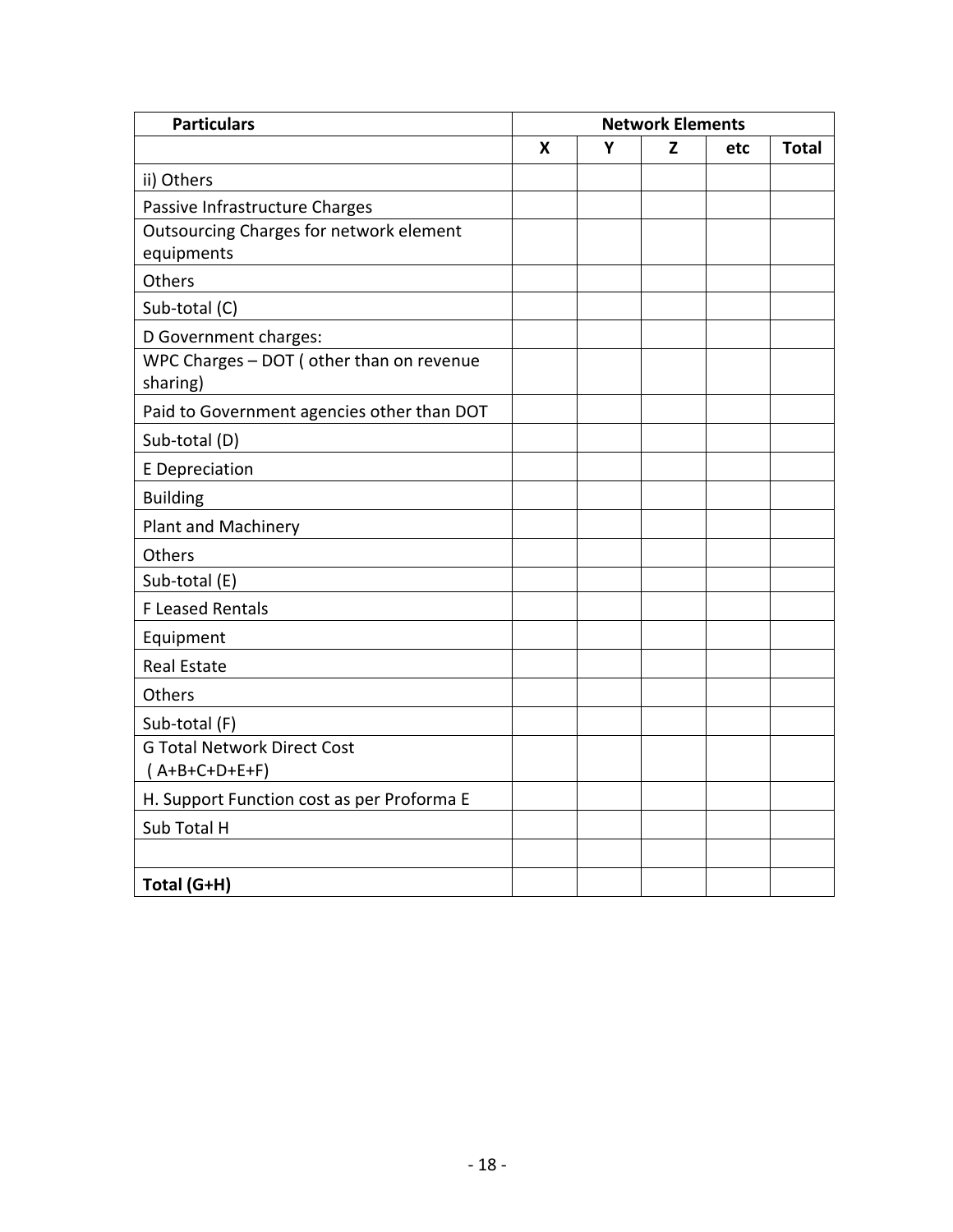\* **PROFORMA 'D1'**

**Apportionment of Support Functions to various Services (For PROFORMA 'D2')**  (Rs. In Lacs)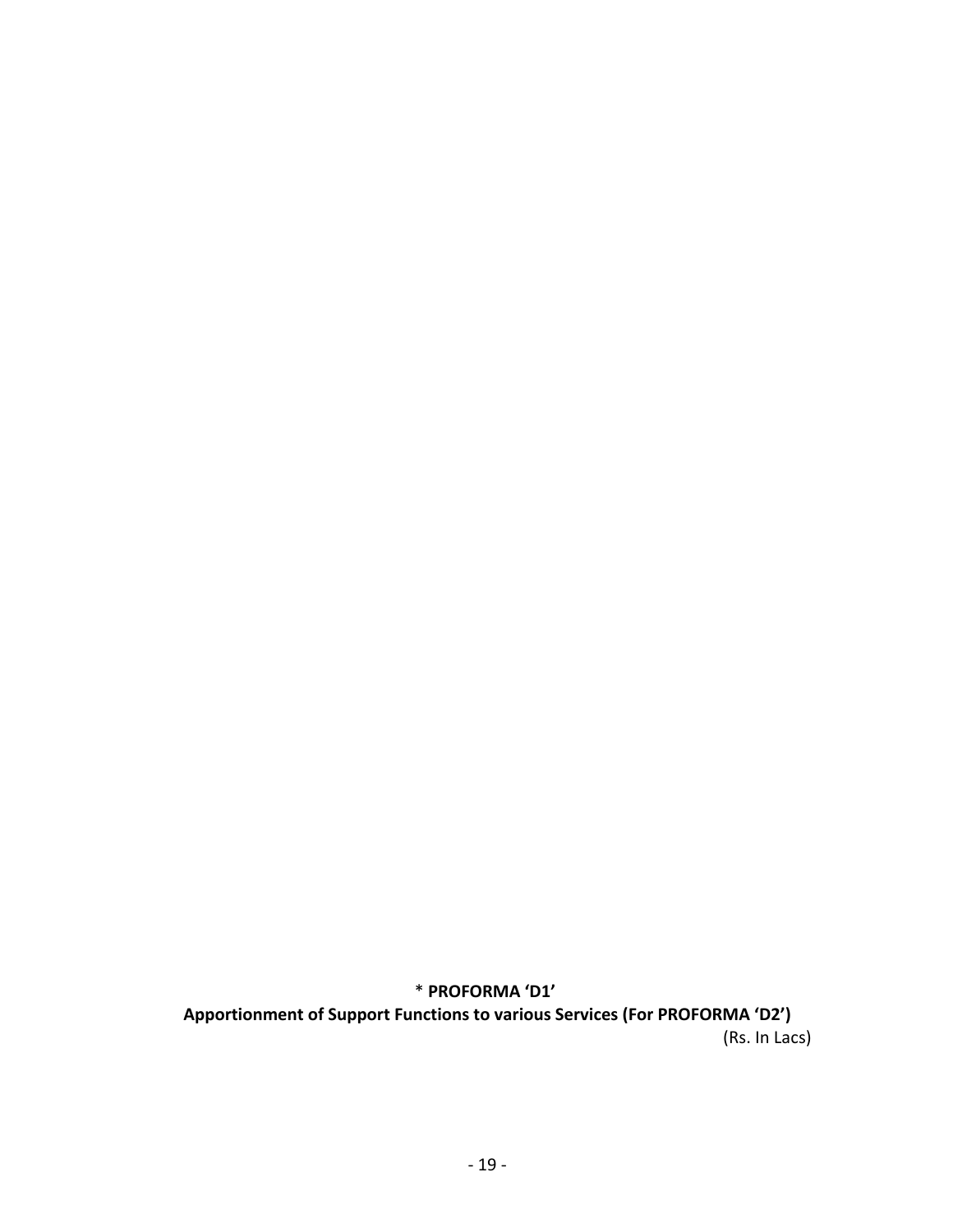| <b>Support Function or Department Cost</b> | <b>Basis of</b><br>Apportionment<br>to Sub-Service<br>specify | $\blacktriangleleft$<br>Service | $\mathbf{\mathsf{N}}$<br>Service | ო<br>Service | 4<br>Service | etc | Total |
|--------------------------------------------|---------------------------------------------------------------|---------------------------------|----------------------------------|--------------|--------------|-----|-------|
| Administration                             |                                                               |                                 |                                  |              |              |     |       |
| <b>Billing</b>                             |                                                               |                                 |                                  |              |              |     |       |
| <b>Branch Office</b>                       |                                                               |                                 |                                  |              |              |     |       |
| Corporate Office                           |                                                               |                                 |                                  |              |              |     |       |
| <b>Customer Care</b>                       |                                                               |                                 |                                  |              |              |     |       |
| Finance & Accounts                         |                                                               |                                 |                                  |              |              |     |       |
| HR                                         |                                                               |                                 |                                  |              |              |     |       |
| Insurance                                  |                                                               |                                 |                                  |              |              |     |       |
| IT or EDP                                  |                                                               |                                 |                                  |              |              |     |       |
| Legal or Regulatory                        |                                                               |                                 |                                  |              |              |     |       |
| Maintenance                                |                                                               |                                 |                                  |              |              |     |       |
| Marketing and Sales                        |                                                               |                                 |                                  |              |              |     |       |
| Planning and Development                   |                                                               |                                 |                                  |              |              |     |       |
| Quality                                    |                                                               |                                 |                                  |              |              |     |       |
| <b>Stores or Logistics</b>                 |                                                               |                                 |                                  |              |              |     |       |
| <b>Total</b>                               |                                                               |                                 |                                  |              |              |     |       |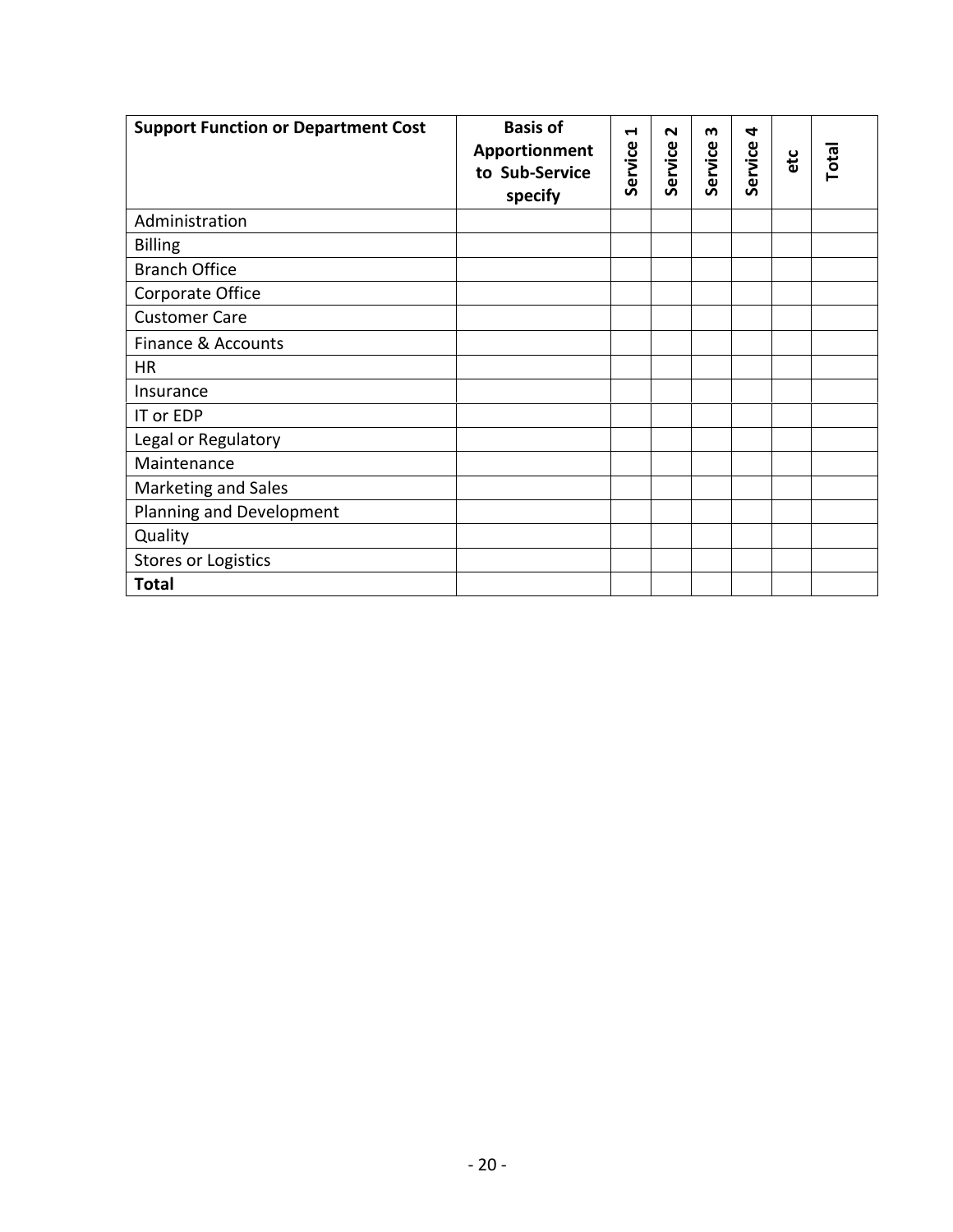#### **PROFORMA 'D2'**

### **Apportionment of Support Functions to various Products (For PROFORMA 'B')**

 (Rs. In Lacs) **Service from Proforma D 1 Service from Proforma D1 Support Function or Department Cost** | **Basis of** | **Service from** | **Service from** | **Total subsequent apportionment to Products specify Product 1 Product**  $\sim$ **etc Product 1 Product**  $\sim$ **etc** Administration Billing the contract of the contract of the contract of the contract of the contract of the contract of the contract of the contract of the contract of the contract of the contract of the contract of the contract of the co Branch Office Corporate Office Customer Care Finance & Accounts HR Insurance IT or EDP Legal or Regulatory Maintenance Marketing and Sales Planning and Development Quality Stores or Logistics **Total**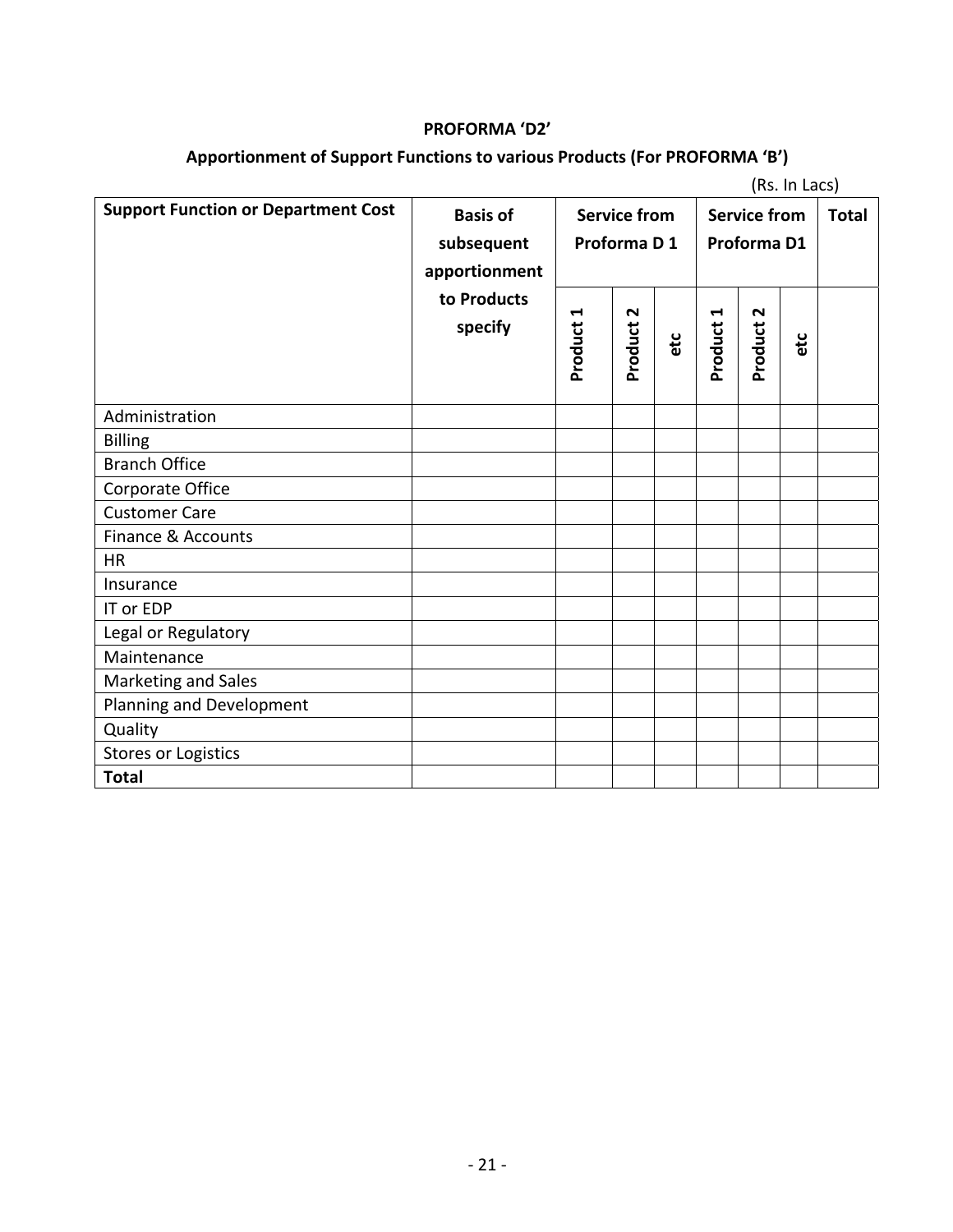### **PROFORMA 'E'**

### **Statement of CAPITAL EMPLOYED**

| Name of the Company: |  |
|----------------------|--|
| Name of Service:     |  |

Licensed Area (if any): \_\_\_\_\_\_\_\_\_\_\_\_\_\_\_\_\_\_\_\_\_\_\_\_\_\_\_\_\_\_\_\_\_\_\_\_\_\_\_\_\_\_\_\_\_\_

| (Rs. In Lacs))                        |                         |   |   |      |  |  |
|---------------------------------------|-------------------------|---|---|------|--|--|
| <b>Particulars</b>                    | <b>Network Elements</b> |   |   |      |  |  |
|                                       |                         |   |   | Etc. |  |  |
|                                       | X                       | Υ | Z |      |  |  |
|                                       |                         |   |   |      |  |  |
| Fixed Assets - (Gross Book Value)     |                         |   |   |      |  |  |
| <b>Tangible Assets</b>                |                         |   |   |      |  |  |
| Land                                  |                         |   |   |      |  |  |
| <b>Building</b>                       |                         |   |   |      |  |  |
| Plant and Machinery                   |                         |   |   |      |  |  |
| Computers                             |                         |   |   |      |  |  |
| Office equipment                      |                         |   |   |      |  |  |
| <b>Furniture and fixtures</b>         |                         |   |   |      |  |  |
| Vehicles                              |                         |   |   |      |  |  |
| Others                                |                         |   |   |      |  |  |
| <b>Intangible Assets</b>              |                         |   |   |      |  |  |
| License                               |                         |   |   |      |  |  |
| Patents or technical know how         |                         |   |   |      |  |  |
| <b>Total fixed assets</b>             |                         |   |   |      |  |  |
| <b>Less: Accumulated depreciation</b> |                         |   |   |      |  |  |
| Net Book Value (I)                    |                         |   |   |      |  |  |
| <b>Capital Work-in-Progress (II)</b>  |                         |   |   |      |  |  |
| <b>Current Assets</b>                 |                         |   |   |      |  |  |
| Inventories                           |                         |   |   |      |  |  |
| Cash and bank balance                 |                         |   |   |      |  |  |
| <b>Debtors</b>                        |                         |   |   |      |  |  |
| Loans and advances                    |                         |   |   |      |  |  |
| Others                                |                         |   |   |      |  |  |
| Sub total                             |                         |   |   |      |  |  |
| <b>Current Liabilities</b>            |                         |   |   |      |  |  |
| Sundry creditors                      |                         |   |   |      |  |  |
| <b>Other Liabilities</b>              |                         |   |   |      |  |  |
| Provisions, etc.                      |                         |   |   |      |  |  |
| Security deposit                      |                         |   |   |      |  |  |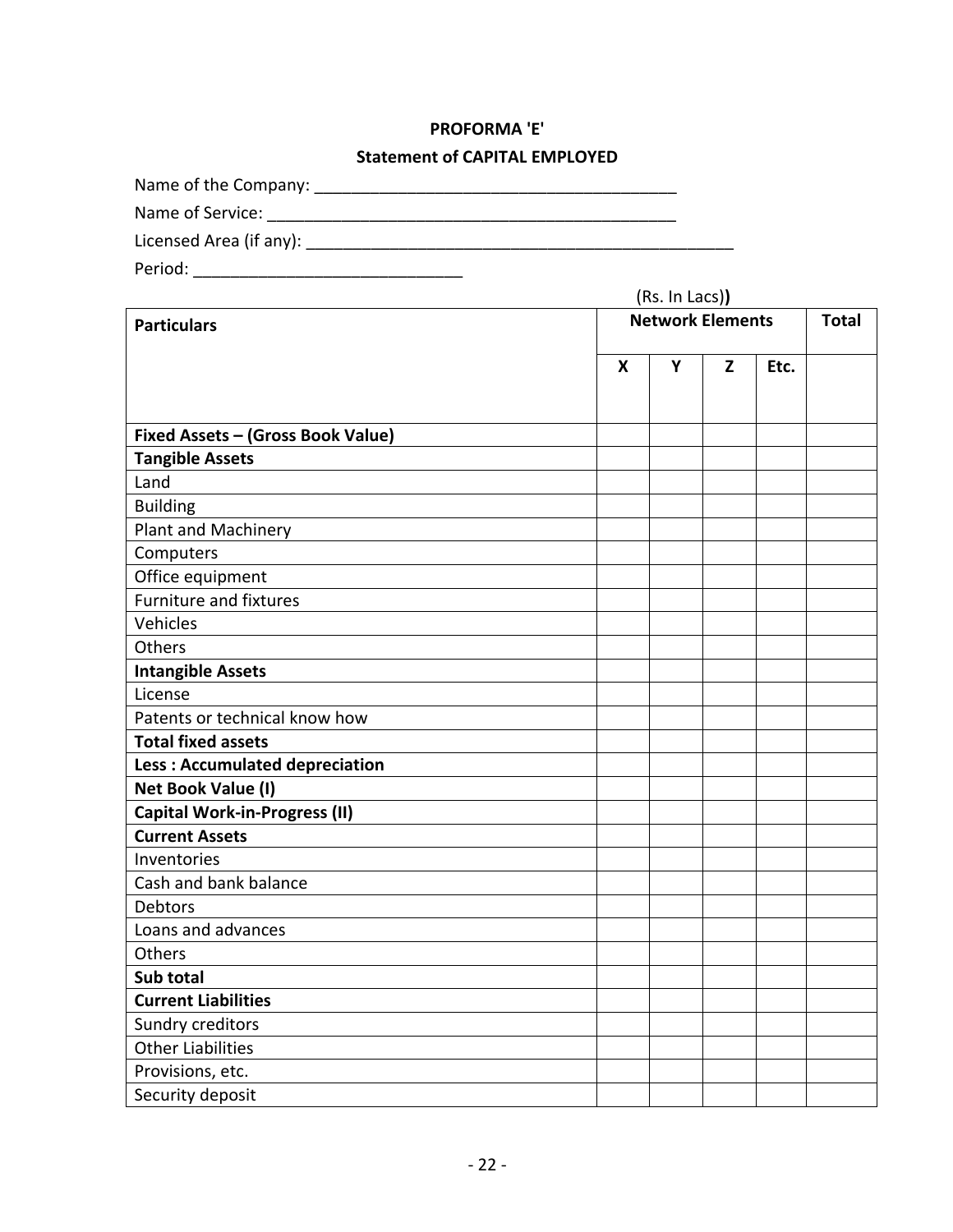| <b>Particulars</b>                       | <b>Network Elements</b> | <b>Total</b> |   |      |  |
|------------------------------------------|-------------------------|--------------|---|------|--|
|                                          | X                       | γ            | Z | Etc. |  |
|                                          |                         |              |   |      |  |
| Advance Rentals and Prepaid Card Revenue |                         |              |   |      |  |
| Sub total                                |                         |              |   |      |  |
| <b>Net Working Capital (III)</b>         |                         |              |   |      |  |
| <b>Total Capital Employed (I+II+III)</b> |                         |              |   |      |  |

### **PROFORMA – 'F'**

## **Statement of Allocation or Apportionment of Capital Employed to Products or Network**

**Services**

Name of the Company: \_\_\_\_\_\_\_\_\_\_\_\_\_\_\_\_\_\_\_\_\_\_\_\_\_\_\_\_\_\_\_\_\_\_\_\_\_\_\_

Name of Service: \_\_\_\_\_\_\_\_\_\_\_\_\_\_\_\_\_\_\_\_\_\_\_\_\_\_\_\_\_\_\_\_\_\_\_\_\_\_\_\_\_\_\_\_

Licensed Area (if any): \_\_\_\_\_\_\_\_\_\_\_\_\_\_\_\_\_\_\_\_\_\_\_\_\_\_\_\_\_\_\_\_\_\_\_\_\_\_\_\_\_\_\_\_\_\_

|                                           | (Rs. In Lacs)                       |   |   |            |              |
|-------------------------------------------|-------------------------------------|---|---|------------|--------------|
| <b>Particulars</b>                        | <b>Products or Network Services</b> |   |   |            |              |
|                                           | A                                   | B | C | <b>Etc</b> | <b>Total</b> |
| (a) Network element wise Capital Employed |                                     |   |   |            |              |
| <b>Radio Network:</b>                     |                                     |   |   |            |              |
| X                                         |                                     |   |   |            |              |
| Υ                                         |                                     |   |   |            |              |
| Z                                         |                                     |   |   |            |              |
| Etc                                       |                                     |   |   |            |              |
| Subtotal (A)                              |                                     |   |   |            |              |
| (b) Support Function or Departments       |                                     |   |   |            |              |
| Administration                            |                                     |   |   |            |              |
| <b>Billing</b>                            |                                     |   |   |            |              |
| <b>Branch Office</b>                      |                                     |   |   |            |              |
| Corporate Office                          |                                     |   |   |            |              |
| <b>Customer Care</b>                      |                                     |   |   |            |              |
| <b>Finance and Accounts</b>               |                                     |   |   |            |              |
| <b>HR</b>                                 |                                     |   |   |            |              |
| Insurance                                 |                                     |   |   |            |              |
| IT or EDP                                 |                                     |   |   |            |              |
| Legal or Regulatory                       |                                     |   |   |            |              |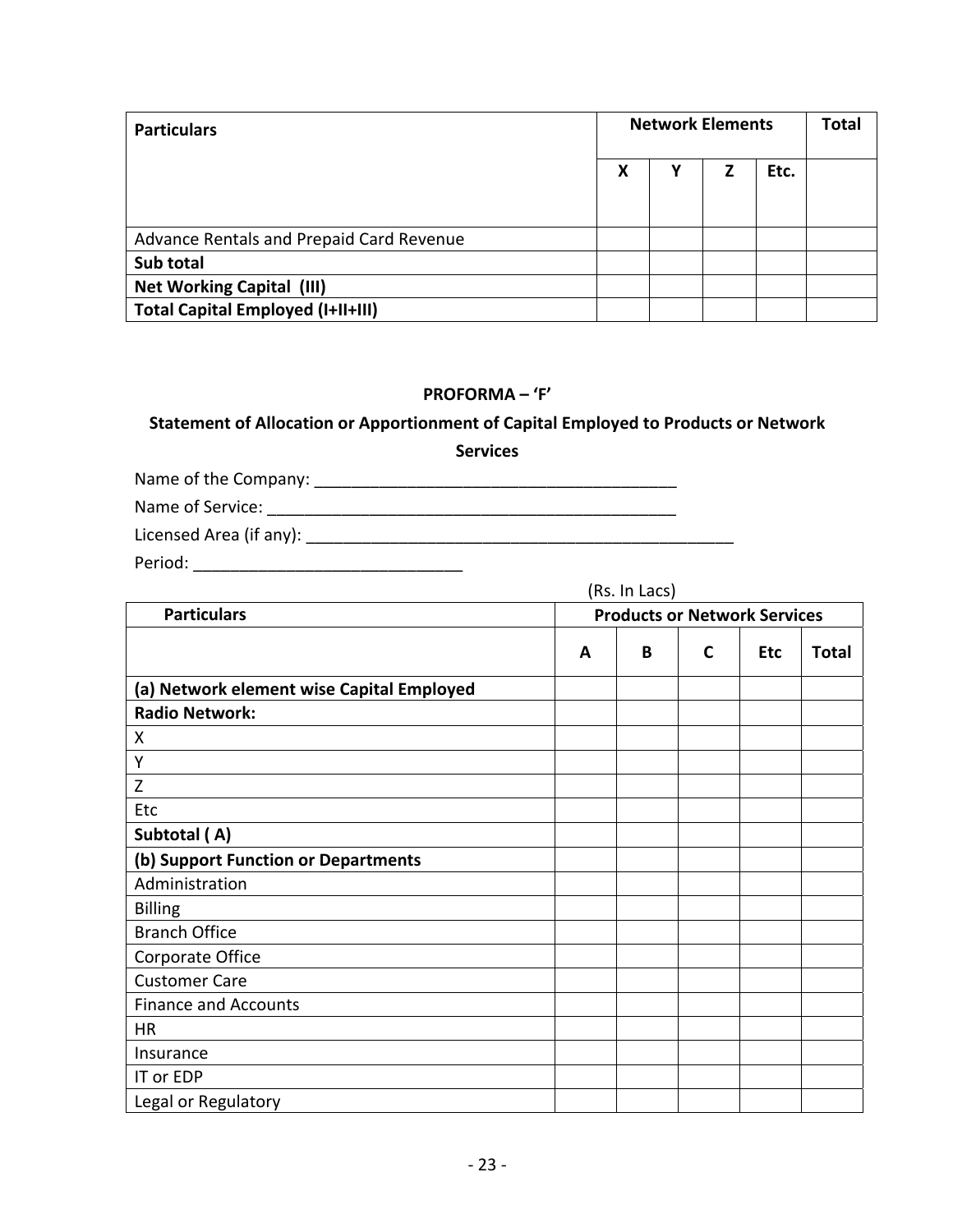| <b>Particulars</b>         |   |   | <b>Products or Network Services</b> |            |              |
|----------------------------|---|---|-------------------------------------|------------|--------------|
|                            | A | B |                                     | <b>Etc</b> | <b>Total</b> |
| Maintenance                |   |   |                                     |            |              |
| Marketing and Sales        |   |   |                                     |            |              |
| Planning and Development   |   |   |                                     |            |              |
| Quality                    |   |   |                                     |            |              |
| <b>Stores or Logistics</b> |   |   |                                     |            |              |
| Any Other Item (Specify)   |   |   |                                     |            |              |
| Subtotal (b)               |   |   |                                     |            |              |
| Total $(a + b)$            |   |   |                                     |            |              |

## **PROFORMA – 'G'**

## **Profit and Loss Reconciliation Statement**

Name of the Company: \_\_\_\_\_\_\_\_\_\_\_\_\_\_\_\_\_\_\_\_\_\_\_\_\_\_\_\_\_\_\_\_\_\_\_\_\_\_\_

|                                                                        |         | (Rs. in Lacs) |                                |
|------------------------------------------------------------------------|---------|---------------|--------------------------------|
| <b>Particulars</b>                                                     | Revenue | Cost          | <b>Net Profit</b><br>or (Loss) |
| Service 1                                                              |         |               |                                |
| Service 2                                                              |         |               |                                |
| Service 3                                                              |         |               |                                |
| Etc.                                                                   |         |               |                                |
| <b>Total</b>                                                           |         |               |                                |
| Adjustments:                                                           |         |               |                                |
| Return on capital employed on network elements                         |         |               |                                |
| Non regulated business                                                 |         |               |                                |
| Elimination of inter business transactions                             |         |               |                                |
| Non relevant items:                                                    |         |               |                                |
| Return on investments                                                  |         |               |                                |
| Non operating income<br>$\overline{\phantom{m}}$                       |         |               |                                |
| Interest costs and financial charges<br>$\qquad \qquad \longleftarrow$ |         |               |                                |
| Corporate Tax                                                          |         |               |                                |
| Other taxes (if any)<br>$\hspace{0.1mm}-\hspace{0.1mm}$                |         |               |                                |
| <b>Amortization of Goodwill</b>                                        |         |               |                                |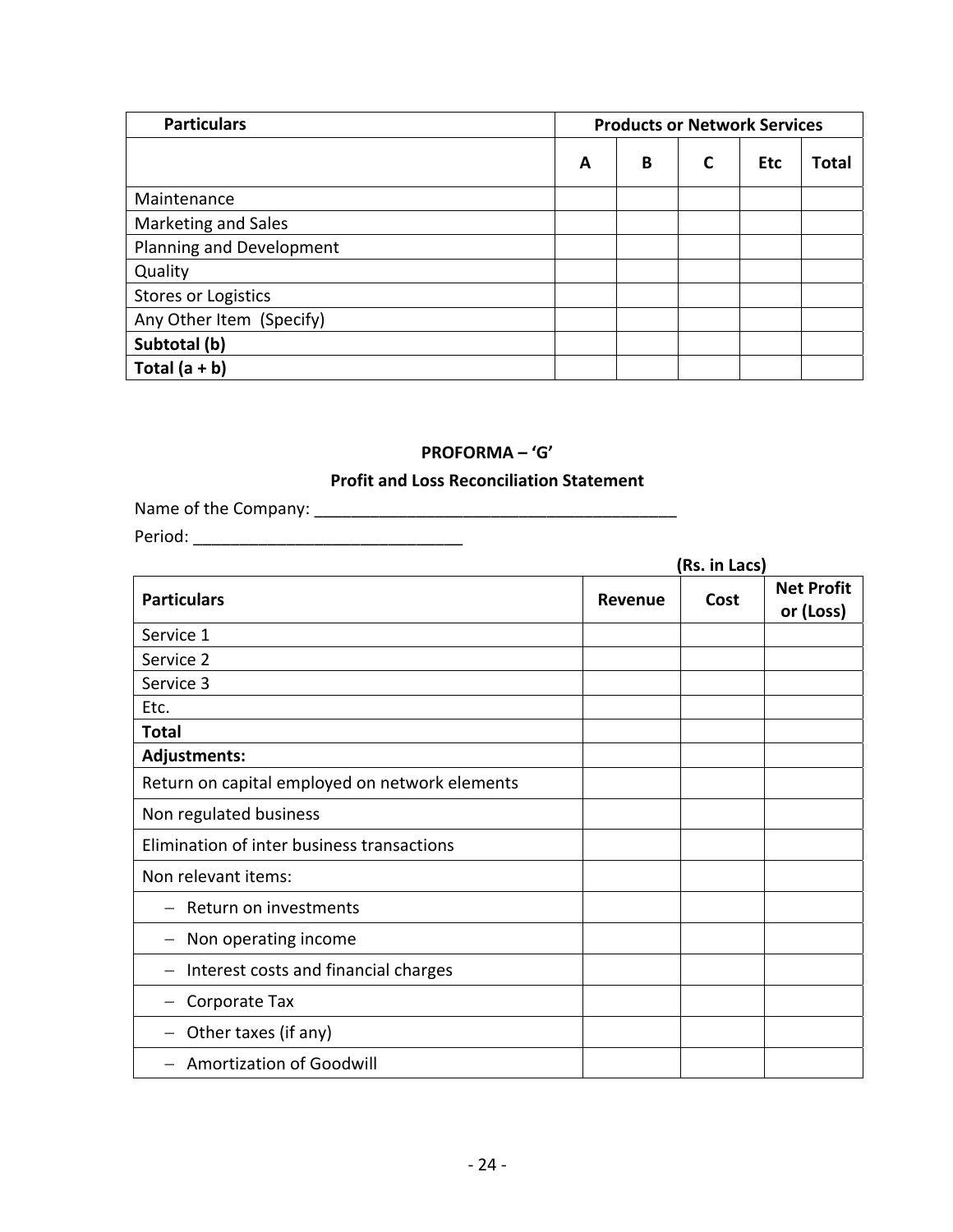| <b>Particulars</b>                                                         | Revenue | Cost | <b>Net Profit</b><br>or (Loss) |
|----------------------------------------------------------------------------|---------|------|--------------------------------|
| - Extraordinary items - such as abnormal loss due to<br>fire or theft etc. |         |      |                                |
| - Others                                                                   |         |      |                                |
| Unallocated items                                                          |         |      |                                |
| Any other items (specify)                                                  |         |      |                                |
| <b>Sub Total</b>                                                           |         |      |                                |
| <b>Total as per Audited Accounts</b>                                       |         |      |                                |

## **PROFORMA – 'H'**

# **Capital Employed Reconciliation Statement**

|                                                     | (Rs. in Lacs)    |  |  |
|-----------------------------------------------------|------------------|--|--|
| Item                                                | Capital employed |  |  |
| Service 1                                           |                  |  |  |
| Service 2                                           |                  |  |  |
| Service 3                                           |                  |  |  |
| Etc.                                                |                  |  |  |
| <b>Total</b>                                        |                  |  |  |
| Adjustments:                                        |                  |  |  |
| For non regulated business                          |                  |  |  |
| Elimination of inter business assets or liabilities |                  |  |  |
| Non relevant items                                  |                  |  |  |
| - Investments                                       |                  |  |  |
| - Deposits-Inter corporate. Etc.                    |                  |  |  |
| - Goodwill                                          |                  |  |  |
| $-$ Provision for tax                               |                  |  |  |
| - Proposed dividend                                 |                  |  |  |
| - Long term borrowings                              |                  |  |  |
| - Others:                                           |                  |  |  |
| (i) Unallocated items                               |                  |  |  |
| (ii) Any other items (specify)                      |                  |  |  |
| Sub total (B)                                       |                  |  |  |